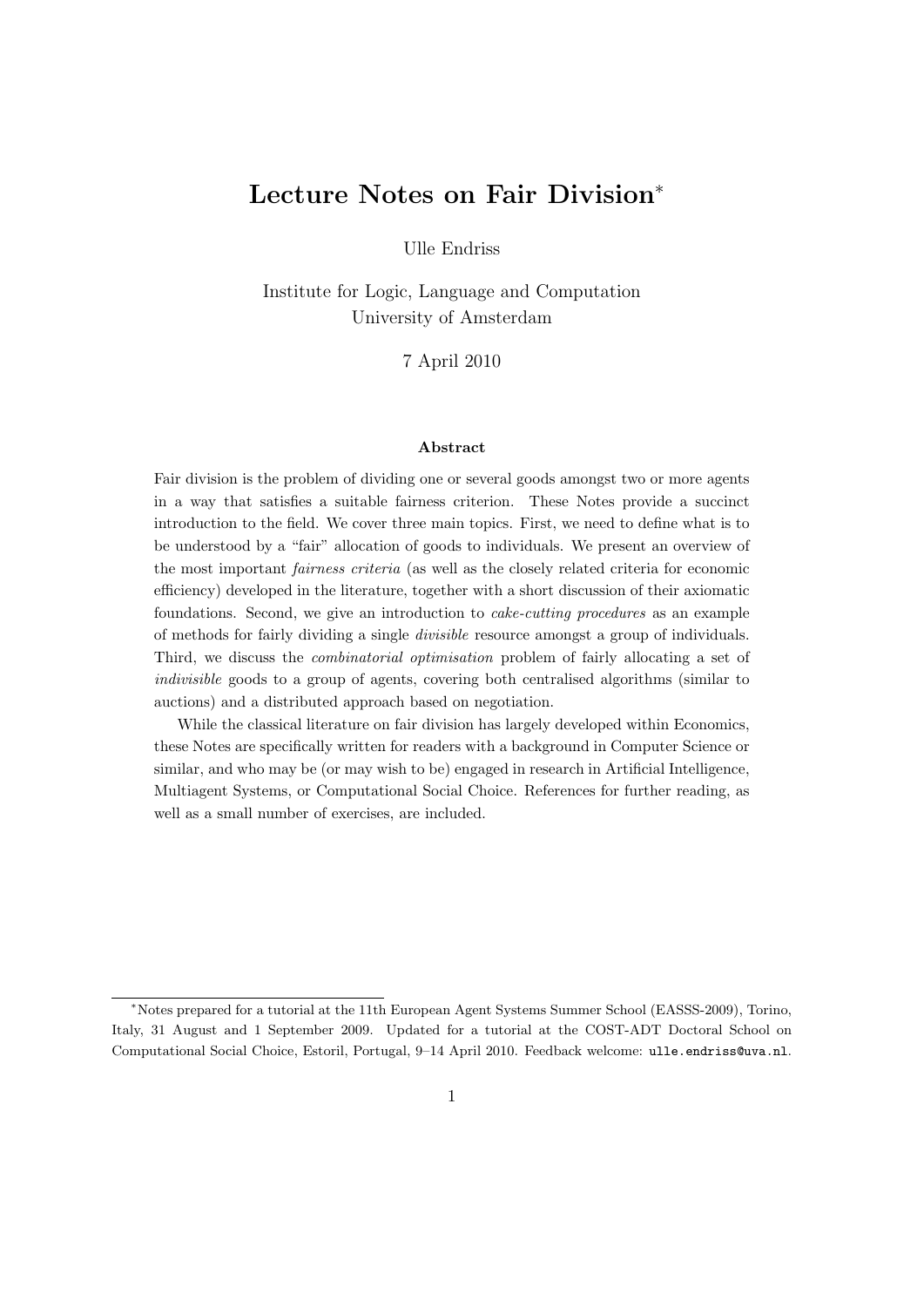# Contents

| $\mathbf{1}$ |                                                     | Introduction                                              | 3               |  |  |  |  |  |
|--------------|-----------------------------------------------------|-----------------------------------------------------------|-----------------|--|--|--|--|--|
| $\bf{2}$     | Preliminaries                                       |                                                           |                 |  |  |  |  |  |
|              | 2.1                                                 |                                                           | $\overline{5}$  |  |  |  |  |  |
|              | 2.2                                                 |                                                           | $\overline{5}$  |  |  |  |  |  |
|              | 2.3                                                 |                                                           | $6\phantom{.}6$ |  |  |  |  |  |
| 3            | Fairness and Efficiency Criteria<br>7               |                                                           |                 |  |  |  |  |  |
|              | 3.1                                                 |                                                           | $\overline{7}$  |  |  |  |  |  |
|              | 3.2                                                 | Collective Utility Functions and Social Welfare Orderings | 8               |  |  |  |  |  |
|              | 3.3                                                 |                                                           | 14              |  |  |  |  |  |
|              | 3.4                                                 |                                                           | 15              |  |  |  |  |  |
|              | 3.5                                                 |                                                           | 16              |  |  |  |  |  |
|              | 3.6                                                 |                                                           | 17              |  |  |  |  |  |
| 4            | Divisible Goods: Cake-Cutting Procedures<br>18      |                                                           |                 |  |  |  |  |  |
|              | 4.1                                                 |                                                           | 18              |  |  |  |  |  |
|              | 4.2                                                 |                                                           | 19              |  |  |  |  |  |
|              | 4.3                                                 |                                                           | 19              |  |  |  |  |  |
|              | 4.4                                                 |                                                           | 20              |  |  |  |  |  |
|              | 4.5                                                 |                                                           | 23              |  |  |  |  |  |
|              | 4.6                                                 | Overview of Procedures and Properties                     | 25              |  |  |  |  |  |
|              | 4.7                                                 |                                                           | 25              |  |  |  |  |  |
|              | 4.8                                                 |                                                           | 26              |  |  |  |  |  |
| 5            | Indivisible Goods: Combinatorial Optimisation<br>26 |                                                           |                 |  |  |  |  |  |
|              | 5.1                                                 |                                                           | 27              |  |  |  |  |  |
|              | 5.2                                                 |                                                           | 27              |  |  |  |  |  |
|              | 5.3                                                 |                                                           | 28              |  |  |  |  |  |
|              | 5.4                                                 |                                                           | 28              |  |  |  |  |  |
|              | 5.5                                                 |                                                           | 30              |  |  |  |  |  |
|              | 5.6                                                 |                                                           | 32              |  |  |  |  |  |
|              | 5.7                                                 |                                                           | 33              |  |  |  |  |  |
| 6            |                                                     | Conclusion                                                | 33              |  |  |  |  |  |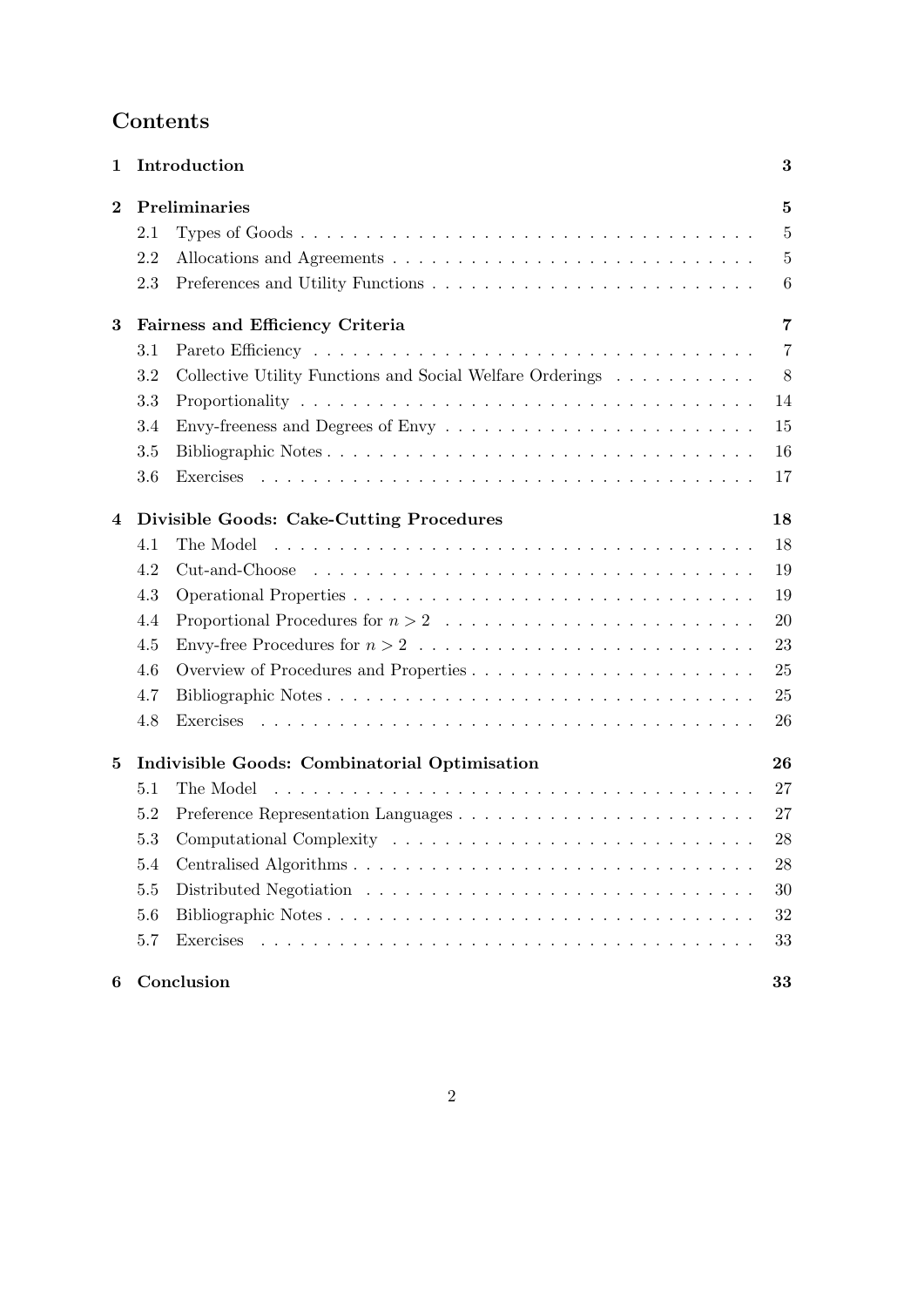# 1 Introduction

Fair division is the problem of dividing one or several goods amongst two or more agents in a way that satisfies a suitable fairness criterion. That is, fair division may be considered part of the larger research area of multiagent resource allocation (Chevaleyre et al., 2006). What is special about fair division is the explicit focus on fairness concerns.

These notes give a succinct introduction to the field, focusing on formal and computational aspects that are particularly relevant to research in Computational Social Choice (Chevaleyre et al., 2007b) and Multiagent Systems (Wooldridge, 2009). We begin by briefly outlining how fair division fits into (and relates to) these two disciplines.

Like voting, the archetypical instance of a social choice problem, fair division amounts to selecting an outcome from a set of possible collective agreements, given the individual preferences of a group of agents. There are however two main differences when compared to voting. The first difference is that, typically, voting theory assumes that agents (voters) have ordinal preferences (that is, they rank the available candidates and can say for any two candidates which one they like more), while in the context of fair division we usually assume that agents have cardinal preferences (that is, each agent has got a utility function mapping possible outcomes to appropriate numerical values). The second difference is that a fair division problem comes with a certain internal "structure" that is typically absent from problems in voting:<sup>1</sup> In fair division, the set of possible collective agreements is the set of possible allocations of goods (or parts thereof) to agents; if two distinct allocations assign the same bundle to a particular agent, it is reasonable to assume that that agent will be indifferent between the two allocations in question. In voting theory, on the other hand, collective agreements are just names of candidates (to be elected), and we cannot infer anything regarding the relative preferences of a given voter over two given candidates by just looking at the names of these candidates. Having said this, at a more abstract, level fair division and voting share a number of characteristics, and the computationally oriented study of both problems are part of the field of Computational Social Choice.

Multiagent resource allocation, and thereby also fair division, are also central topics in Multiagent Systems: First, much work in Multiagent Systems is itself directed towards designing mechanisms for resource allocation. Second, in most other cases resource allocation arises at least as an important side issue (e.g., in collaborative problem solving the agents may have to first agree on a suitable division of the resources available to them, so that each individual agent can carry out the tasks assigned to them successfully). Finally, many of the typical application areas studied in the Multiagent Systems research community are also closely related to multiagent resource allocation (e.g., electronic commerce).

 $1$ This is true for classical voting theory; the situation is somewhat different for voting in combinatorial domains (Chevaleyre et al., 2008b).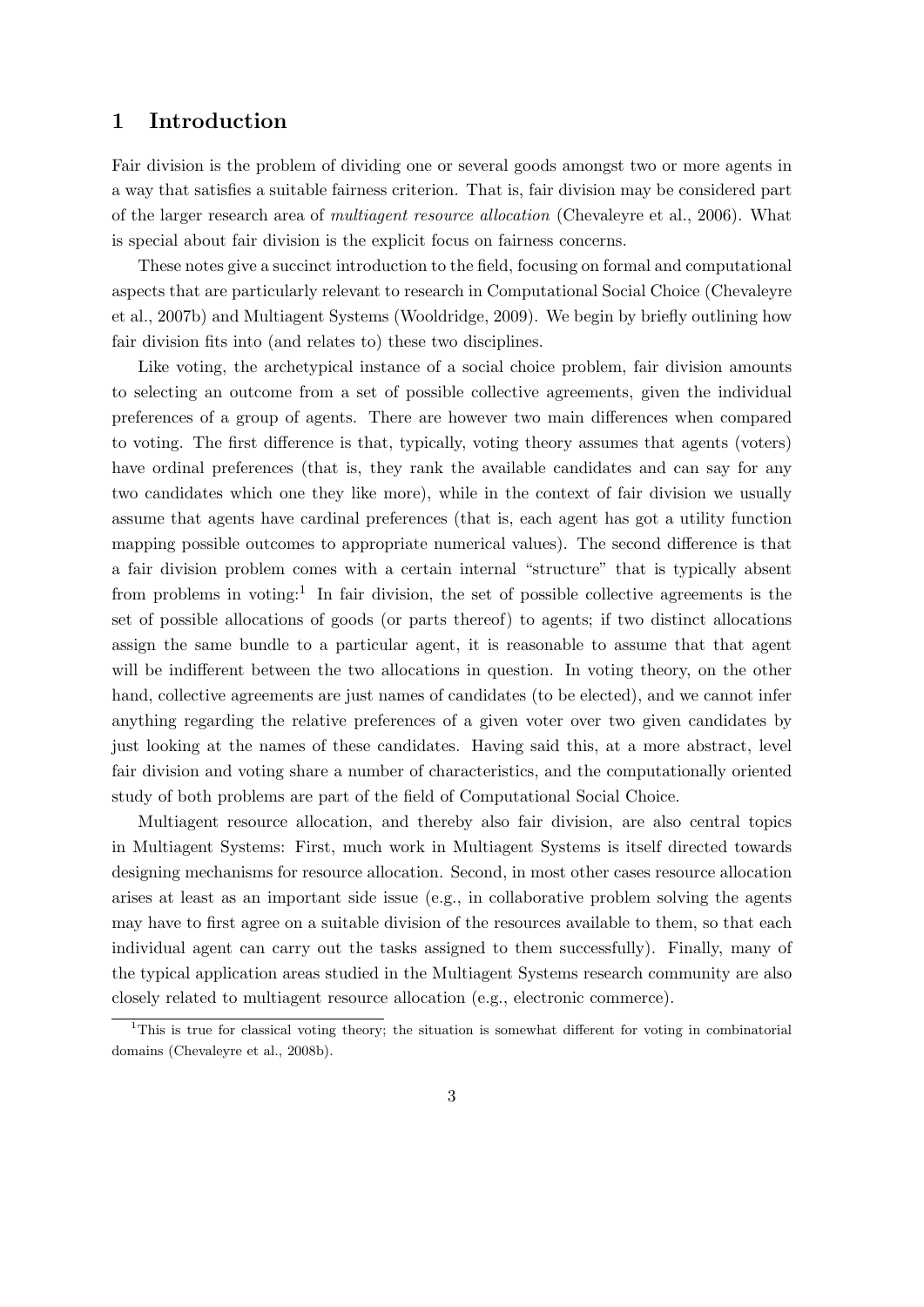Fairness often plays an important role: a user may only be willing to have their software agent interact with other agents in a system provided by a third party, if the developers of that system can give some fairness guarantees; the developers of an electronic commerce platform may wish to ensure some basic fairness properties for their customers so as to not lose their custom in the future; and so forth.

But the study of fairness and of fair division long predates modern interest in multiagent systems. Of particular importance are the early contributions by mathematicians of the Polish School in the 1940s (Banach, Knaster, Steinhaus). They were the first to recognise the problem of fairly dividing a cake between several agents as a question of considerable mathematical interest. We will recall some of their ideas in these Notes. Cakes are examples for divisible goods: we can cut them in as many pieces as desired and allocate pieces of any size to an agent. When indivisible goods are concerned, each of which needs to be allocated as a whole to a single agent, the nature of the problem changes. It may then be regarded as a combinatorial optimisation problem. To date, most work on resource allocation in multiagent systems has been of this latter type, and we will review some of it here. But before discussing algorithms for fair division, we first need to settle what we actually mean when we say that an allocation is "fair". The notion of fairness itself has been analysed at great depth in the literature on welfare economics and distributive justice. As we shall see, there have been a number of different proposals for turning the everyday notion of fairness into a precise mathematical definition. Each definition has its advantages and disadvantages, and understanding their exact properties is crucial before selecting any particular criterion to be used in an agent-based system or indeed any other type of application. We therefore review some of the most important fairness and efficiency criteria put forward in the literature and discuss their properties and axiomatic foundations.

Overview. These Notes are organised as follows. We first cover some preliminaries, in particular terminology. Then, Section 3 reviews a good number of fairness and efficiency criteria for assessing the economic quality of an allocation of resources. We emphasise criteria that can be formulated in terms of so-called social welfare orderings and provide a brief glimpse at their axiomatic foundations. We also cover Pareto efficiency, proportionality, envy-freeness, and degrees of envy. Section 4 is about cake-cutting procedures, as an example for fair division of a single divisible good (the cake). We review some of the most important cake-cutting procedures for achieving proportional and envy-free divisions and discuss their properties. Section 5 then introduces the problem of allocating a set of indivisible goods to a group of agents. We briefly comment on work aimed at establishing the computational complexity of different variants of this problem, and then discuss both centralised algorithms and a distributed approach based on negotiation. Each of the three main sections concludes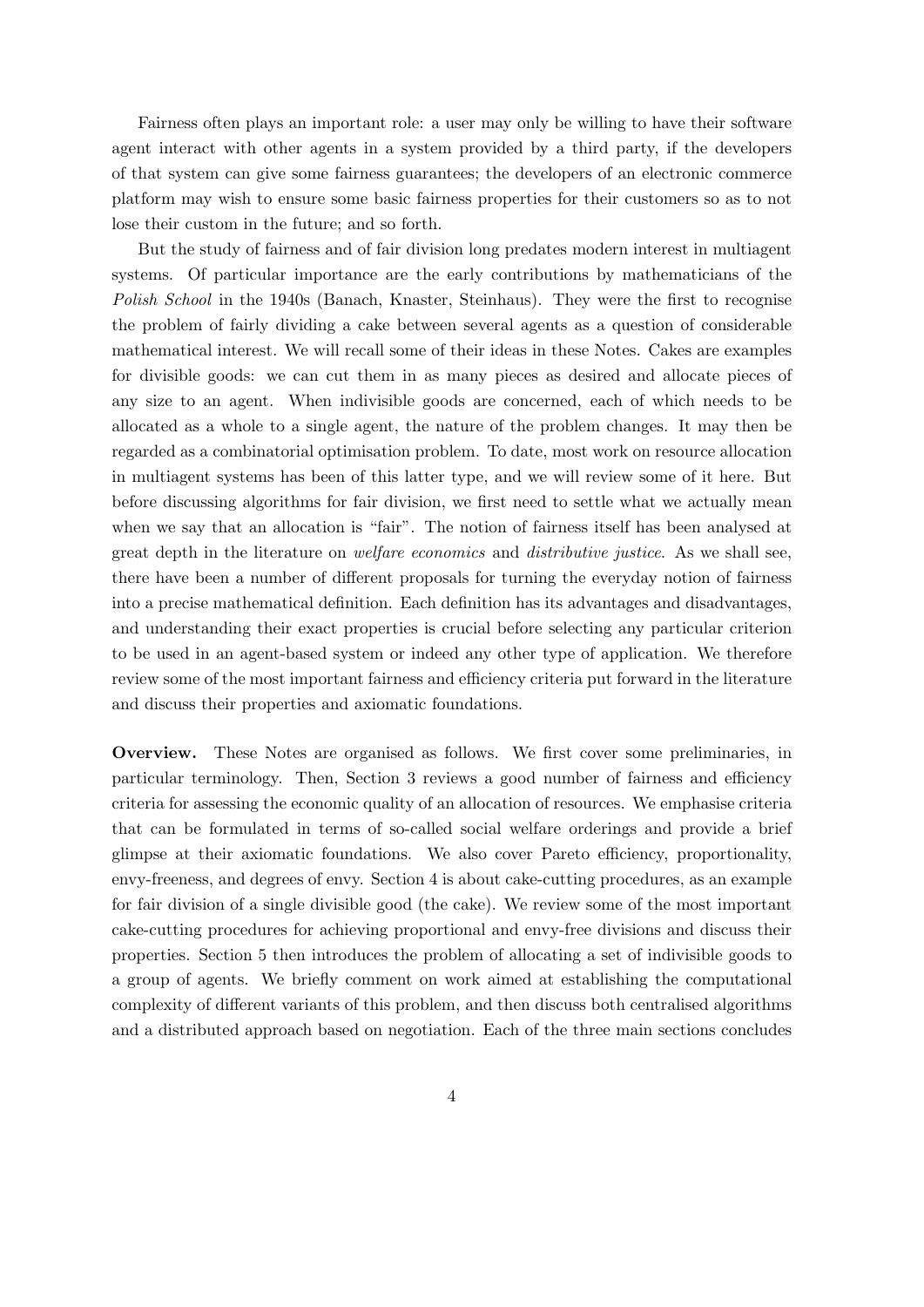with some bibliographic notes, giving the most important references for the material presented and providing suggestions for further reading, as well as a small number of exercises.

# 2 Preliminaries

Throughout these notes, let  $\mathcal{N} = \{1, \ldots, n\}$  be a finite set of *agents* (often also referred to as individuals or players). These agents need to agree on the division of a number of goods (or resources, items, objects, commodities) between them.

#### 2.1 Types of Goods

There are different types of goods and the nature of a fair division problem will, to a large extent, depend on the type of goods under consideration. Maybe the most important distinction is that between divisible and indivisible goods. An example for a divisible good would be a cake: you can allocate a slice of any size to an agent. An example for an indivisible good would be a book: it (arguably) only makes sense to allocate a book to an agent in one piece. Sometimes there are both divisible and indivisible goods; a typical example is the case of fair division with a set of indivisible goods and money (a divisible resource).

Besides the distinction between divisible and indivisible goods, we may classify goods according to whether they are static or whether they can potentially change their properties during the process of allocation (as is the case for *perishable* or *consumable* goods); whether they can or cannot be shared between more than one agent; or whether they are available in single or multiple units (meaning that there may be several indistinguishable copies of the same good). The MARA Survey (Chevaleyre et al., 2006) discusses these distinctions in some detail. In the present notes we will only consider fair division problems with static goods that are available in single units and that cannot be shared. We do consider both divisible and indivisible goods (the latter with and without monetary side-payments).

#### 2.2 Allocations and Agreements

Fair division tries to identify a desirable allocation (or division, assignment) of goods to agents: for each agent, we need to specify which (part of) which item they should obtain.

From a more abstract point of view, we can think of an allocation as an agreement (or outcome, solution, alternative, state of the world). Many of the fairness criteria defined in Section 3 are applicable beyond the sphere of resource allocation. To emphasise this fact we shall use the term *agreement* whenever a concept is not specific to the domain of fair division but rather extends to any kind of collective decision between a group of agents.

We model allocations as functions mapping agents to bundles of goods. The exact nature of the codomain depends on the details of the fair division model considered (see Sections 4.1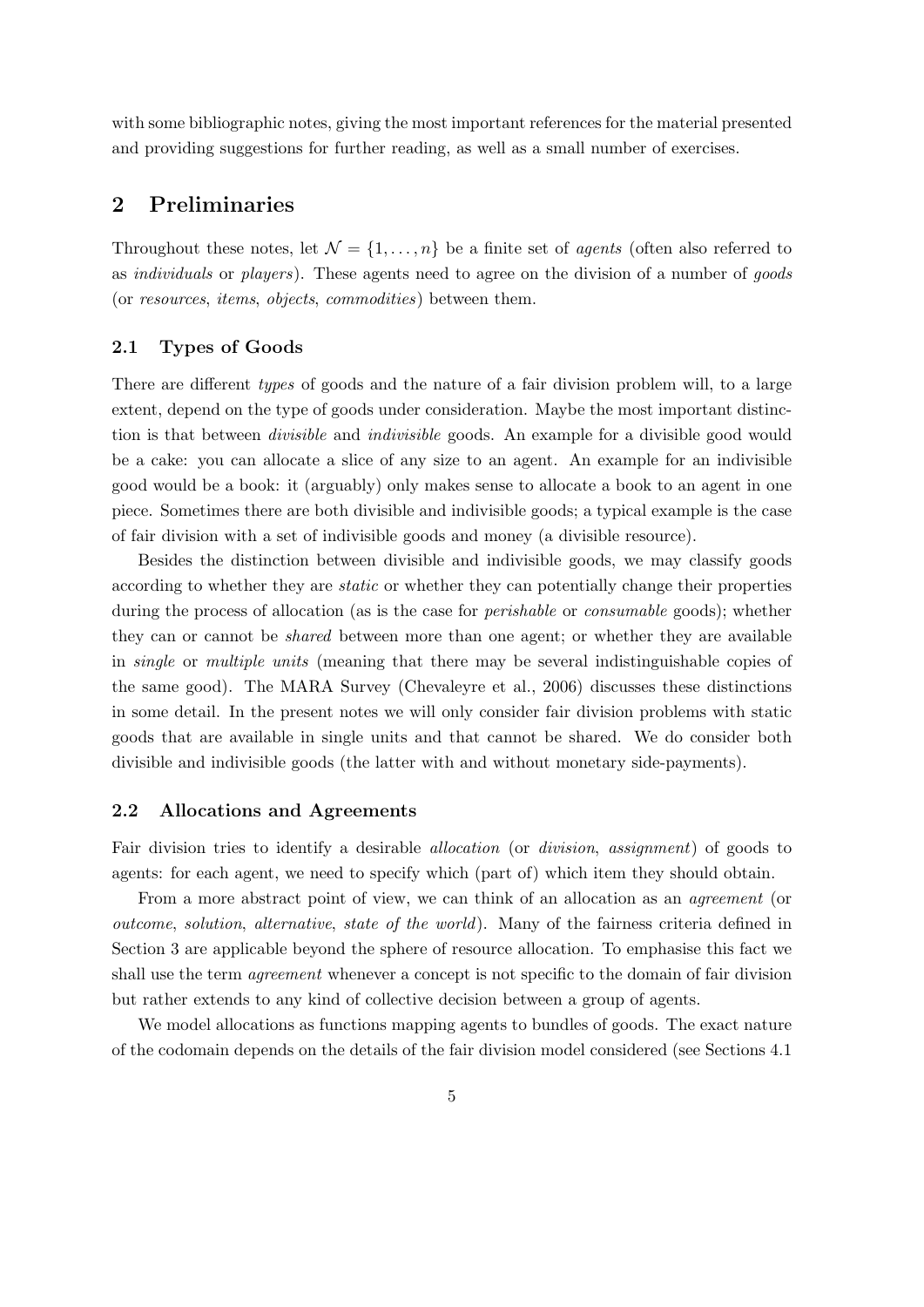and 5.1). We use letters A, A', ... to denote allocations. For any agent  $i \in \mathcal{N}$ , A(i) is the bundle given to i under allocation A. We also use  $A, A', \ldots$  to denote agreements of a more general nature.

#### 2.3 Preferences and Utility Functions

Each agent  $i \in \mathcal{N}$  is endowed with a *utility function*  $u_i$  mapping possible agreements/allocations to a suitable numerical scale. For the purposes of these Notes, suppose that this scale is always the set of real numbers.<sup>2</sup>

Utility of a bundle vs. utility of an allocation. In the context of fair division, a very common assumption is that an agent's utility depends only on the goods that agent receives, rather than on goods received by some of the other agents or indeed any other aspect of the state of the world ("no externalities"). That is, in actual fact, utility functions are typically defined over bundles of goods rather than over allocations. However, any such definition immediately extends to a definition of utility over allocations by simply stipulating that the utility of agent i in allocation A is  $u_i(A(i))$ , where  $A(i)$  is the bundle of goods received by i under A. That is, when utility functions are defined on bundles, then  $u_i(A)$  is to be read as a shorthand for  $u_i(A(i))$ .

Utility vectors. Every feasible agreement A induces a utility vector  $u(A)$  =  $\langle u_1(A), u_2(A), \ldots, u_n(A) \rangle$ . If we order the elements of  $u(A)$  in ascending order, then we obtain the *ordered utility vector* of A, denoted by  $u^*(A)$ . We shall also speak about utility vectors  $u = \langle u_1, \ldots, u_n \rangle \in \mathbb{R}^n$  and their ordered counterparts  $u^* = \langle u_1^*, \ldots, u_n^* \rangle$  without always referring to the agreements inducing these vectors.

**Example 2.1** Suppose we want to allocate four indivisible goods, say the set  $\{a, b, c, d\}$ , to three agents. We have to define a utility function  $u_i: 2^{\{a,b,c,d\}} \to \mathbb{R}$  from bundles of these goods to the reals for each agent  $i = 1, 2, 3$ . Agent 1 only cares about the number of items she receives:  $u_1 : B \mapsto 10 \cdot |B|$ . Agent 2 gives utility 100 to the full set:  $u_2({a, b, c, d}) = 100$ . For any other set, she computes her utility by adding up the values she gives to the four individual items: 5 to a, 23 to b, 10 to c, and 1 to d (that is,  $u_2({a,b}) = 28$ , etc.). Agent 3 is not really interested and always happy. She assigns utility 25 to every bundle she may receive, including the empty bundle:  $u_3 : B \mapsto 25$ . Now consider allocation A, which gives c to agent 1, a and b to agent 2, and d to agent 3. The resulting utility vector is  $u(A) = \langle 10, 28, 25 \rangle$  and the corresponding ordered utility vector is  $u^*(A) = \langle 10, 25, 28 \rangle$ . While  $u(A)$  tells us, amongst

<sup>&</sup>lt;sup>2</sup>For studies of the computational complexity of fair division problems (which we shall only briefly mention in Section 5.3) the rational numbers should be used instead.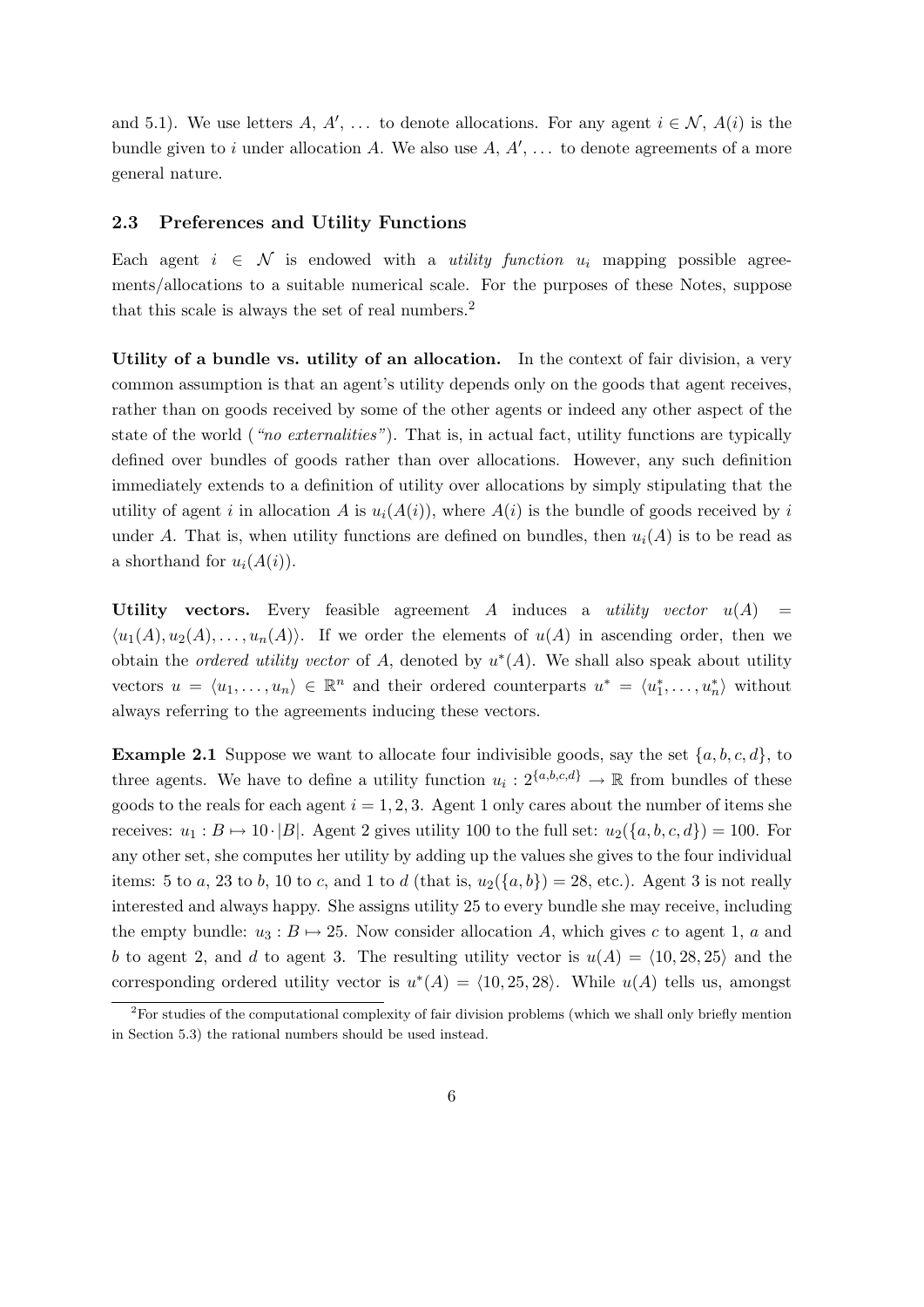other things, that the *first* agent enjoys utility 10,  $u^*(A)$  tells us that the *worst-off* agent enjoys utility 10. If, instead of the allocation described, we give all four items to the first agent, then we obtain the utility vector  $\langle 40, 0, 25 \rangle$  and the ordered utility vector  $\langle 0, 25, 40 \rangle$ .

Utility and valuation functions. Note that in some parts of the literature the term valuation function is preferred over the term utility function. Furthermore, sometimes utility functions are defined in terms of valuation functions. For example, each agent may be endowed with a valuation function mapping bundles of goods to the reals, and an agent's utility could then be defined as the difference between the value assigned by that agent's valuation function to the bundle of goods obtained and the amount of money paid in return: utility = valuation – price (so-called quasi-linear utility function).

Utility functions and ordinal preference relations. From a cognitive point of view, a problematic aspect of using utility functions to model preferences is that they describe preferences in more detail than may be appropriate. For example, it may be quite reasonable to say that I like chocolate more than I like strawberries, which in turn I like more than potatoes  $(C \succ S \succ P)$ , but not that the intensity of my preference of chocolate over potatoes is 2.5 times as high as the intensity of my preference of strawberries over potatoes  $(u(C) = 20,$  $u(S) = 8$ ,  $u(P) = 2$ ). Similarly, it may not be reasonable to say that my appreciation of chocolate is higher than your appreciation of pumpkin pie. Despite these cautious remarks, using utility functions is very convenient from a purely technical point of view. We will therefore employ utility functions to model agent preferences throughout these Notes, but we will also, where appropriate, comment on which aspects of the expressive power of utility functions (including both *preference intensity* and *interpersonal comparison*) we actually require to be able to formulate certain concepts.

# 3 Fairness and Efficiency Criteria

In this section, we shall give an overview of formal criteria for measuring and comparing the fairness, as well as the (economic) efficiency, of alternative allocations of goods. Most criteria (all except proportionality and envy-related concepts) can in fact be defined over arbitrary agreements and do not require us to speak about bundles of goods in particular.

#### 3.1 Pareto Efficiency

The most fundamental efficiency criterion is the Pareto condition. An agreement is called Pareto efficient (or Pareto optimal) if there is no other feasible agreement that would make at least one agent strictly better off while not making any of the others worse off.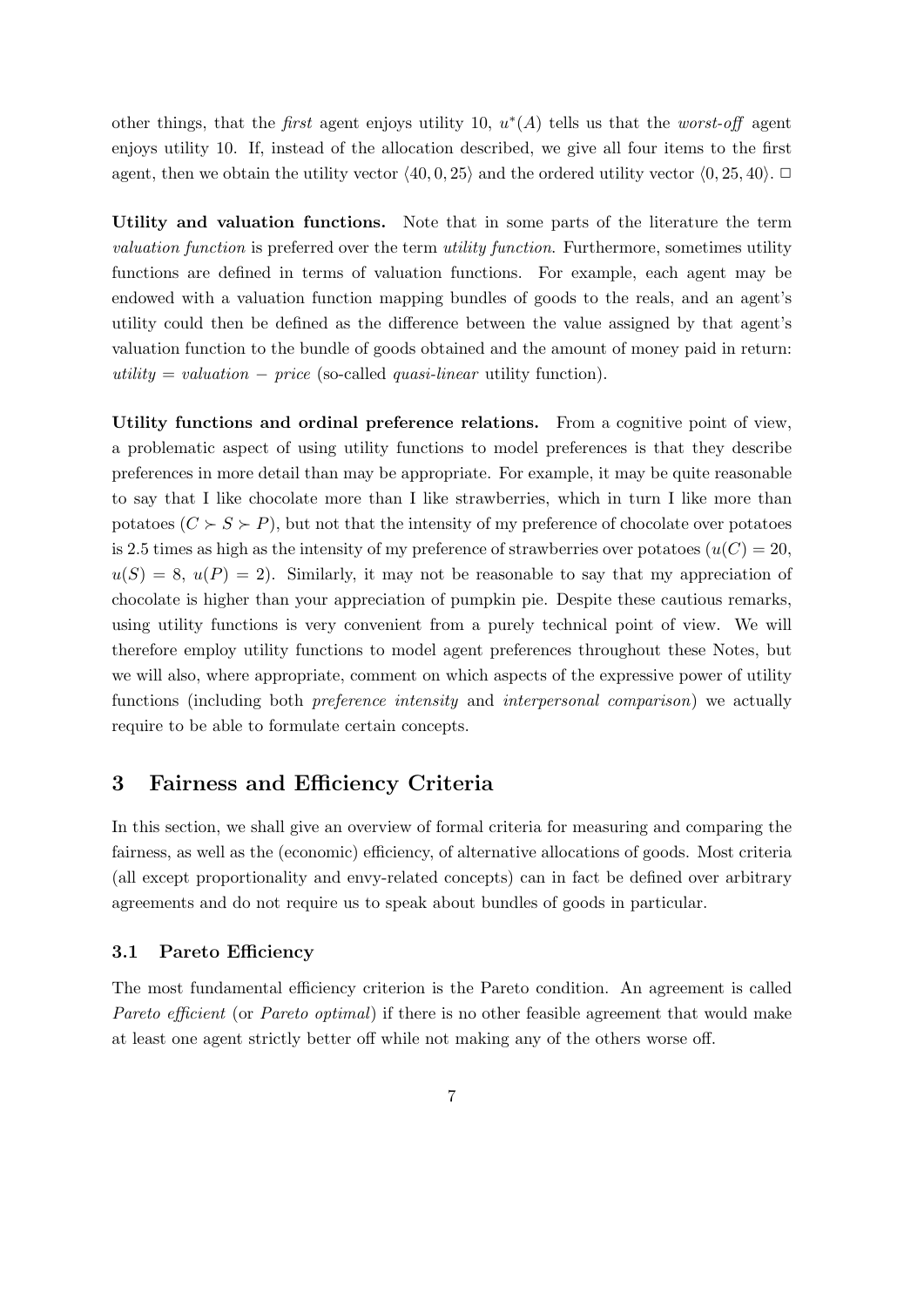**Definition 3.1 (Pareto dominance)** Agreement A is Pareto dominated by agreement  $A'$ if  $u_i(A) \leq u_i(A')$  for all agents  $i \in \mathcal{N}$  and this inequality is strict in at least one case.

**Definition 3.2 (Pareto efficiency)** An agreement A is Pareto efficient if there is no other feasible agreement  $A'$  such that  $A$  is Pareto dominated by  $A'$ .

Note that the definition of Pareto dominance (and thereby of Pareto efficiency) does not require us to be able to compare utilities across different agents, nor does it make any reference to the intensities of preferences. Indeed, simple preference orders (rather than fully fledged utility functions) would suffice to formulate the Pareto condition.

Pareto efficiency is a very convincing criterion for judging the quality of of an agreement: if we can find another agreement that makes everyone at least as happy or even happier, we should probably go for that other agreement. On the other hand, Pareto efficiency is also a very weak criterion. For most fair division problems there will be many alternative solutions that are all Pareto efficient (e.g., giving everything to a single agent will be Pareto efficient whenever that agent has a strictly monotonic utility function). That is, Pareto efficient solutions need not be fair at all, and as a criterion Pareto efficiency is not very decisive. So, while we usually do want to satisfy (at least) Pareto efficiency, we need much stronger criteria to identify the truly interesting solutions.

#### 3.2 Collective Utility Functions and Social Welfare Orderings

In principle, we may take all sorts of indicators into account when judging fairness. One particular stance to adopt would be to say that the only information we should use are the utility levels of the individual agents. This is known as the welfarist approach. Technically, this means that, rather than looking at allocations (or, more generally speaking, agreements) and assessing their relative fairness, we only need to look at and compare the *utility vectors*  $\langle u_1, \ldots, u_n \rangle \in \mathbb{R}^n$  they induce. A whole range of fairness and efficiency criteria can be defined in terms of so-called social welfare orderings and collective utility functions.

Definition 3.3 (Social welfare orderings) A social welfare ordering (SWO) is a binary relation  $\preceq$  over the space  $\mathbb{R}^n$  of utility vectors that is reflexive, transitive and complete.

Intuitively,  $u \prec v$  expresses that the agreement inducing utility vector v is socially at least as desirable as the agreement inducing utility vector u. We write  $u \prec v$  (strict social preference) in case  $u \preceq v$  but not  $v \preceq u$ ; and we write  $u \sim v$  (social indifference) in case both  $u \preceq v$ and  $v \prec u$ .

Most social welfare orderings can be defined in terms of a collective utility function.

**Definition 3.4 (Collective utility functions)** A collective utility function (CUF) is a function SW :  $\mathbb{R}^n \to \mathbb{R}$  mapping utility vectors to the reals.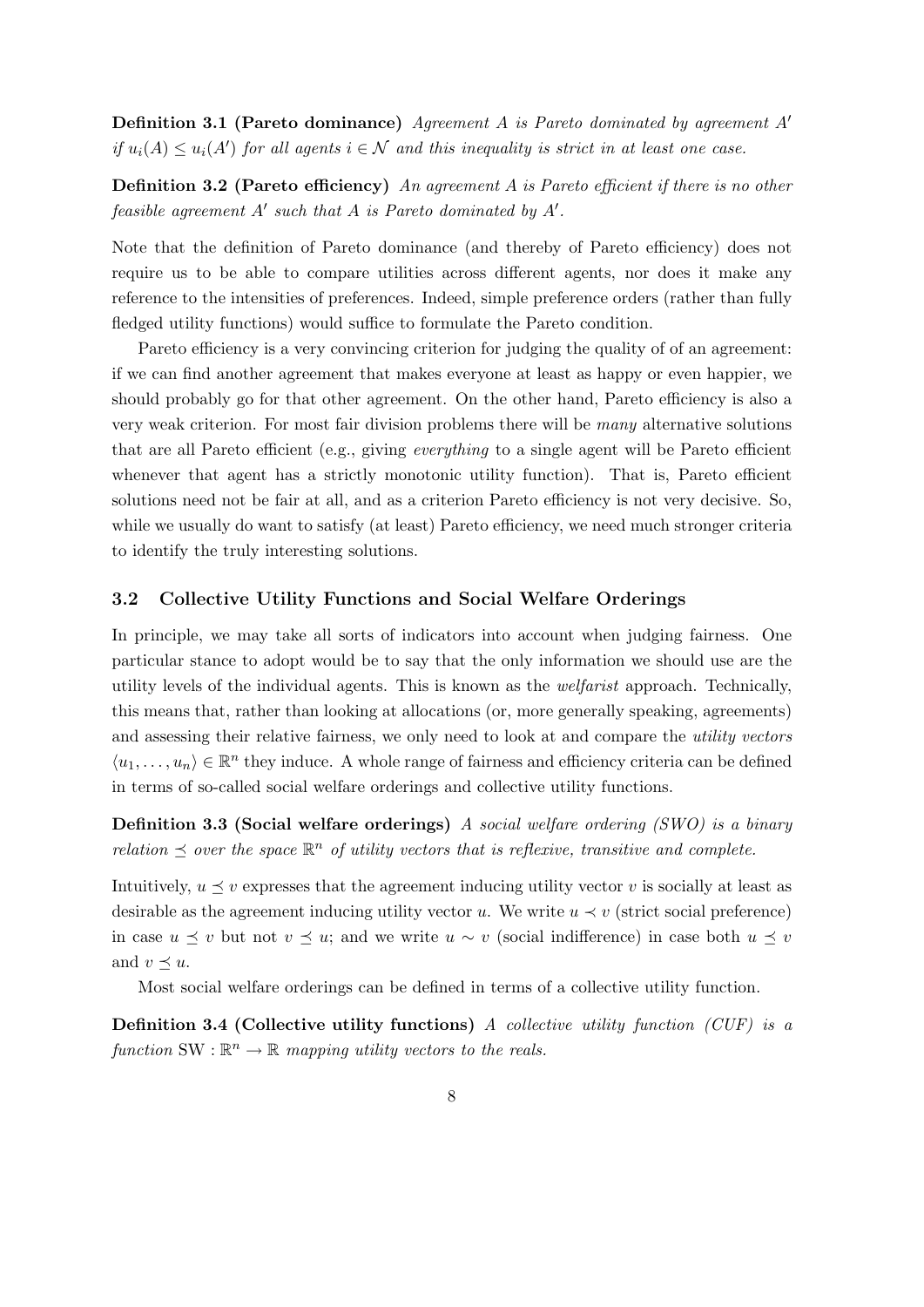The collective utility  $SW(u)$  of a utility vector u is often called the *social welfare* of that vector (and of the agreement/allocation that induces that vector). Every CUF induces an SWO:  $u \preceq v$  if and only if  $SW(u) \leq SW(v)$ .

Important collective utility functions. We now define the most important CUFs. The first is the utilitarian CUF, which defines the social welfare of an agreement as the sum of utilities it generates in the individual agents. It is a pure efficiency criterion.

Definition 3.5 (Utilitarian social welfare) The utilitarian CUF is mapping each utility vector to the sum of individual utilities:

$$
SW_{util}(u) = \sum_{i \in \mathcal{N}} u_i
$$

Again, while CUFs are formally defined over utility vectors, they also induce a corresponding notion of social welfare of agreements. In the case of the utilitarian CUF, for example, we have  $SW_{util}(A) = SW_{util}(\langle u_1(A), \ldots, u_n(A) \rangle) = \sum_{i \in \mathcal{N}} u_i(A)$  for any given agreement A.

An agreement with maximal utilitarian social welfare is an agreement that maximises average utility, which explains why this may be considered an attractive social criterion. On the other hand, this definition of social welfare completely ignore fairness considerations: an allocation giving utility 101 to one agent and 0 to another would be considered socially superior to an allocation giving both of them utility 50.

A very different notion of social welfare is epitomised by the egalitarian CUF, which identifies social welfare with the utility level of the worst-off member of society.

**Definition 3.6 (Egalitarian social welfare)** The equilitarian CUF is mapping each utility vector to the minimum individual utility:

$$
SW_{\text{egal}}(u) = \min\{u_i \mid i \in \mathcal{N}\}\
$$

That is, maximising egalitarian social welfare amounts to raising the utility of the worst-off member of society (whoever that may end up being) as much as possible.

If we take the maximum rather than the minimum utility as an indicator, we obtain an elitist form of social welfare.

Definition 3.7 (Elitist social welfare) The elitist CUF is mapping each utility vector to the maximum individual utility:

$$
SW_{\text{elit}}(u) = \max\{u_i \mid i \in \mathcal{N}\}\
$$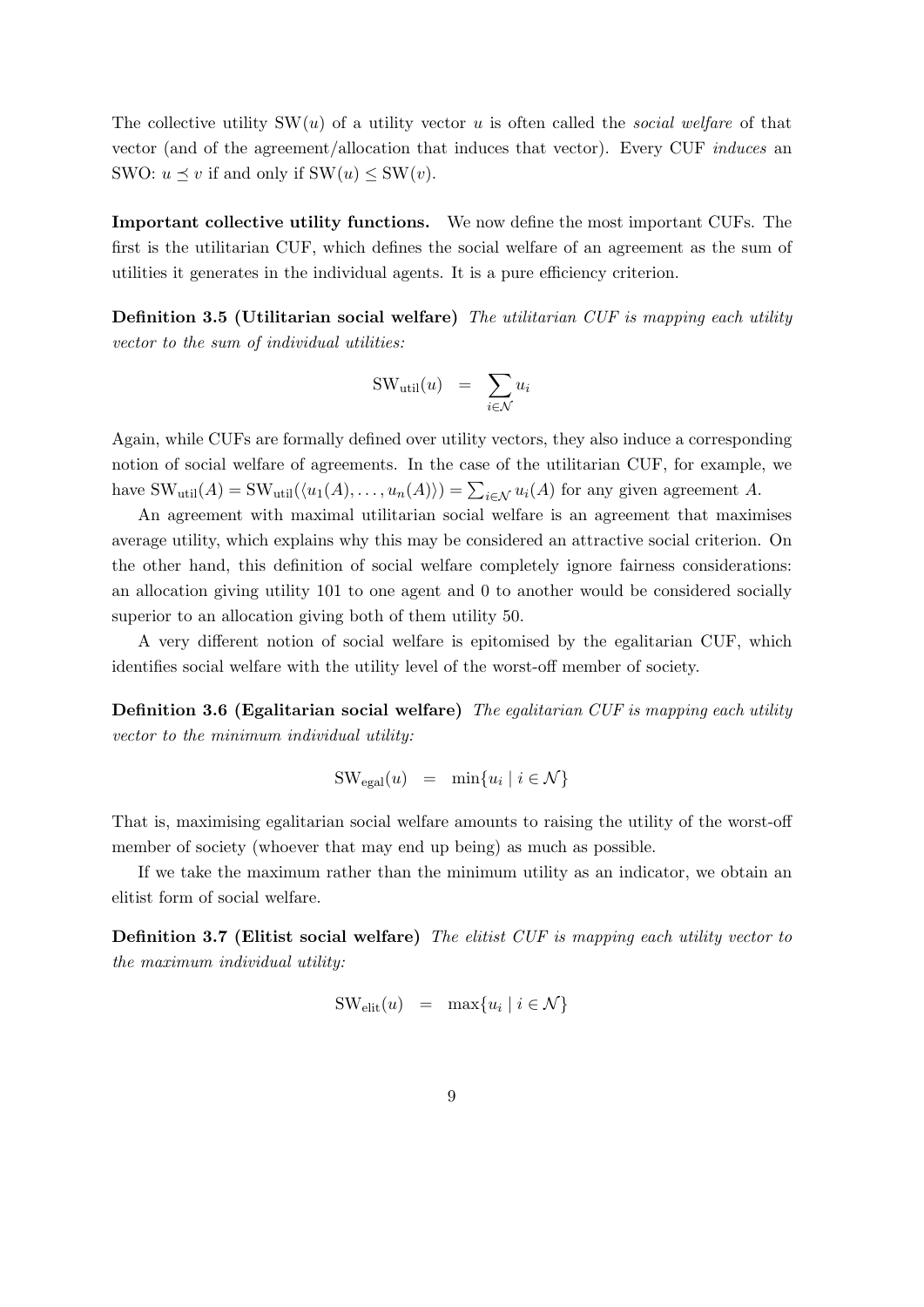Clearly, elitist social welfare has little in common with any intuitive notion of fairness. In an application in which all that matters is that at least one agent achieves their goal, it may however be the perfect formalisation of the social desirability of a state.

The elitist and egalitarian CUF are both instances of the class of k-rank dictator CUFs.

**Definition 3.8 (k-rank dictators)** Let  $k \leq n$ . The k-rank dictator CUF is mapping each utility vector to the kth element of the corresponding ordered vector:

$$
SW_k(u) = u_k^*
$$

For  $k = 1$  we obtain the egalitarian CUF, and for  $k = n$  we obtain the elitist CUF. A third special case of particular interest is the *median rank dictator* CUF with  $k = \frac{n+1}{2}$  $\frac{+1}{2}$ . For utilities drawn from a uniform distribution it will make similar social welfare judgements as the utilitarian CUF, but it is "blind" with respect to agents that are either extremely well or extremely badly off.

Another important notion of social welfare is inspired by the Nash bargaining solution.

Definition 3.9 (Nash social welfare) The Nash CUF (also known as the Nash product) is mapping each utility vector to the product of individual utilities:

$$
SW_{\text{nash}}(u) = \prod_{i \in \mathcal{N}} u_i
$$

The Nash CUF combines efficiency and fairness considerations. Like the utilitarian CUF it favours high total utility. But at the same time it also encourages inequality-reducing transfers of utility. For example, the utilitarian CUF cannot distinguish between  $\langle 4, 4 \rangle$  and  $\langle 2, 6 \rangle$ , while the Nash CUF will favour the former.

Leximin ordering. Recall the definition of egalitarian social welfare, which stipulates that striving for fairness means maximising the utility of the worst-off member of society. A natural refinement of this idea is this: first maximise the utility of the worst-off, and once all possibilities for improving minimum utility have been exhausted, maximise the second worst-off utility as much as possible, and then the third, and so forth. This idea has been formalised as the so-called leximin ordering.

**Definition 3.10 (Leximin ordering)** The leximin ordering  $\preceq_{\text{lex}}$  is the SWO which for any two utility vectors u and v (with corresponding ordered vectors  $u^*$  and  $v^*$ ) stipulates  $u \preceq_{\text{lex}} v$ if and only if  $u^* = v^*$  or there exists a  $k \leq n$  such that  $u_k^* < v_k^*$  and  $u_j^* = v_j^*$  for all  $j < k$ .

In other words,  $u \preceq_{\text{lex}} v$  exactly when  $u^*$  lexicographically precedes  $v^*$  (or when they are the same). Note that  $u \preceq_{\text{lex}} v$  entails  $\text{SW}_{\text{egal}}(u) \leq \text{SW}_{\text{egal}}(v)$  (and, equivalently,  $\text{SW}_{\text{egal}}(u)$ )  $\text{SW}_{\text{egal}}(v)$  entails  $u \prec_{\text{lex}} v$ , for the strict variant of the leximin ordering), but not *vice versa*.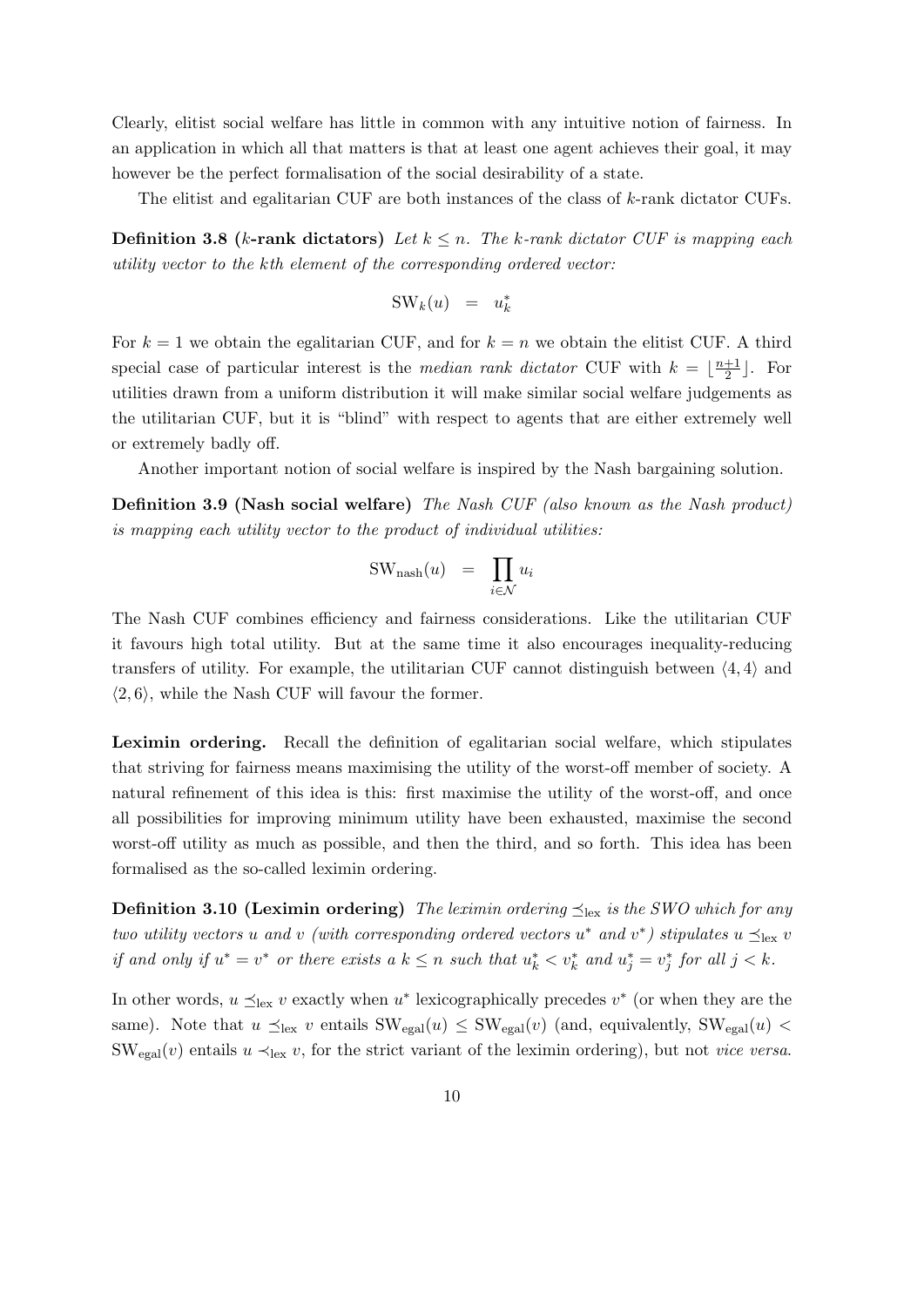The leximin ordering  $\preceq_{\text{lex}}$  is an example for an SWO that *cannot* be represented by a CUF (Moulin, 1988, Lemma 2.1). It can, however, be approximated, as we shall see next.

Ordered weighted averaging operators. Several of the criteria introduced so far may be regarded as particular instances of ordered weighted averaging operators.

Definition 3.11 (Ordered weighted averaging) Let  $w \in \mathbb{R}^n$ . The ordered weighted averaging operator parametrised by w is the CUF mapping each utility vector u to:

$$
\text{OWA}_w(u) = \sum_{i \in \mathcal{N}} w_i \cdot u_i^*
$$

That is, we multiply the *i*th element of the ordered variant of u with weight  $w_i$ , for all  $i \in \mathcal{N}$ , and add up the results. Observe that  $\text{OWA}_w$  for  $w = \langle 1, 1, \ldots, 1 \rangle$  is just the utilitarian CUF. For  $w_k = 1$  and  $w_i = 0$  whenever  $i \neq k$ , OWA<sub>w</sub> coincides with the k-rank dictator CUF. If  $w_i = \alpha^{i-1}$  with  $\alpha > 0$ , then the SWO induced by OWA<sub>w</sub> converges to the leximin ordering as we let  $\alpha$  go to 0.

Axiomatic approach. We have mentioned a few intuitive arguments in support of the choice of one particular SWO over another. Intuitions are important, but should be made as precise as possible. If we can formulate formal definitions, or axioms, of the properties that we would like our SWO of choice to have, then we can make clear statements about which SWOs do and do not satisfy a given combinations of such desiderata. Besides checking whether a given SWO satisfies a given axiom, in some cases it is also possible to fully characterise an SWO (or a class of SWOs) by means of a set of axioms. Such a result tells us that the SWO at hand is the only fairness criterion that meets our requirements. Similarly, for some combinations of axioms it will be possible to prove that there can be no SWO that would satisfy all of them. This approach is known as the *axiomatic method* in social choice theory and welfare economics. We will review some of the most important axioms here and mention a number of characterisation results (for precise statements of these results, please refer to the cited literature; cf. Section 3.5).

A very basic axiom is anonymity. It states that all agents should be treated equally, in the sense that their position in the ordering imposed on agents does not affect social welfare judgements.

**Axiom 1 (Anonymity)** An SWO  $\leq$  is anonymous if u being a permutation of v entails  $u \sim v$  for all  $u, v \in \mathbb{R}^n$ .

Anonymity has also been called symmetry. Clearly, all SWOs we have presented satisfy anonymity (indeed, anonymity is sometimes considered part of the definition of what makes an SWO).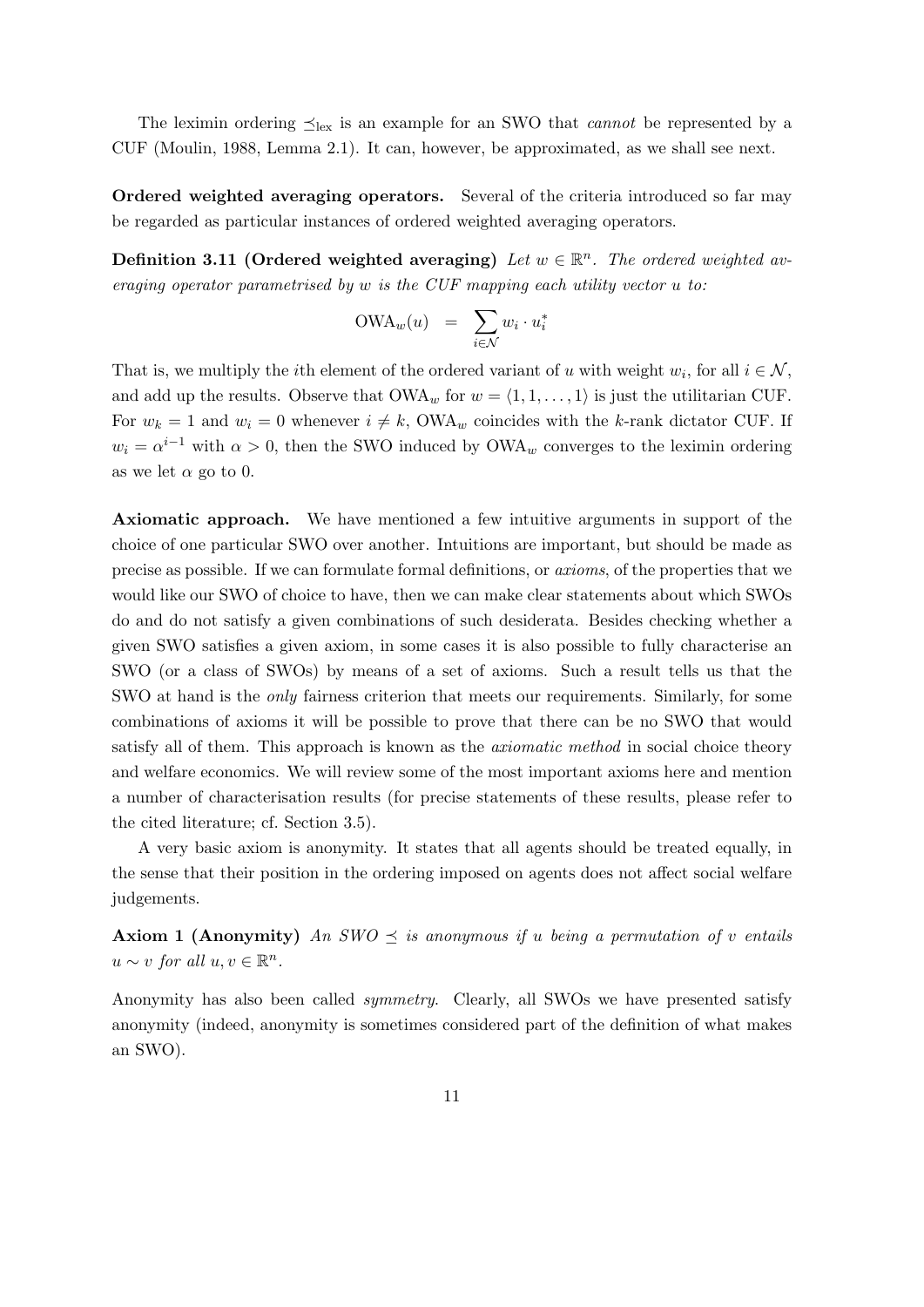Another important axiom is unanimity. It states that if all agents (weakly) prefer one agreement over another, then so should society.

**Axiom 2 (Unanimity)** An SWO  $\leq$  is unanimous if (i)  $u \leq v$  holds whenever  $u_i \leq v_i$  for all agents  $i \in \mathcal{N}$  and (ii)  $u \prec v$  holds whenever  $u_i < v_i$  for all agents  $i \in \mathcal{N}$ .

Note that unanimity is closely related to Pareto efficiency. All of the SWOs presented here satisfy unanimity. (However, some do not satisfy the Pareto condition, in the sense that an agreement that is optimal according to, say, the elitist SWO need not be Pareto efficient as well—but there are always agreements that are both Pareto efficient and optimal with respect to the elitist SWO.)

A further basic requirement is that social welfare judgements should be independent of non-concerned agents. This condition is also known as separability.

**Axiom 3 (Separability)** An SWO  $\leq$  is separable if  $u \leq v$  entails  $(u + w) \leq (v + w)$  for all  $u, v, w \in \mathbb{R}^n$  with  $w_i = 0$  whenever  $u_i \neq v_i$ .

For example, suppose we rank  $u$  above  $v$  and, say, agent  $i$  enjoys the same utility for both of them. Then separability says that if we uniformly change the utility level of  $i$  for both  $u$  and v, then we will still rank the (changed) u above the (changed) v. The utilitarian SWO and the leximin ordering are examples for SWOs that satisfy this axiom. The egalitarian SWO, on the other hand, violates separability:  $\langle 1, 7, 8 \rangle \preceq_{\text{egal}} \langle 1, 3, 5 \rangle$  (indeed, those two utility vectors are equally preferred under egalitarianism) but  $\langle 1 + 10, 7, 8 \rangle$   $\leq_{\text{egal}} \langle 1 + 10, 3, 5 \rangle$ . In fact, no k-rank dictator SWO satisfies separability. In other words, this axiom is more demanding that it may appear at first glance, and we may not always want to impose it.

Now that we have some basic axioms in place that allow us to narrow down the (very large) space of SWOs (i.e., the space of reflexive, transitive and complete relations over  $\mathbb{R}^n$ ) to a range of reasonable definitions, we can turn our attention to additional axioms that identify specific (fairness) properties that we may or may not want to impose. Our first axiom of this kind, the Pigou-Dalton principle, encapsulates a central intuition about fairness: a fair SWO should encourage inequality-reducing redistributions of welfare.

**Axiom 4 (Pigou-Dalton principle)** An SWO  $\preceq$  respects the Pigou-Dalton principle if, for all  $u, v \in \mathbb{R}^n$ ,  $u \leq v$  holds whenever there exist  $i, j \in \mathcal{N}$  such that:

- $u_k = v_k$  for all  $k \in \mathcal{N} \setminus \{i, j\}$  only i and j are involved;
- $u_i + u_j = v_i + v_j$  the change is mean-preserving; and
- $|u_i u_j| > |v_i v_j|$  the change is inequality-reducing.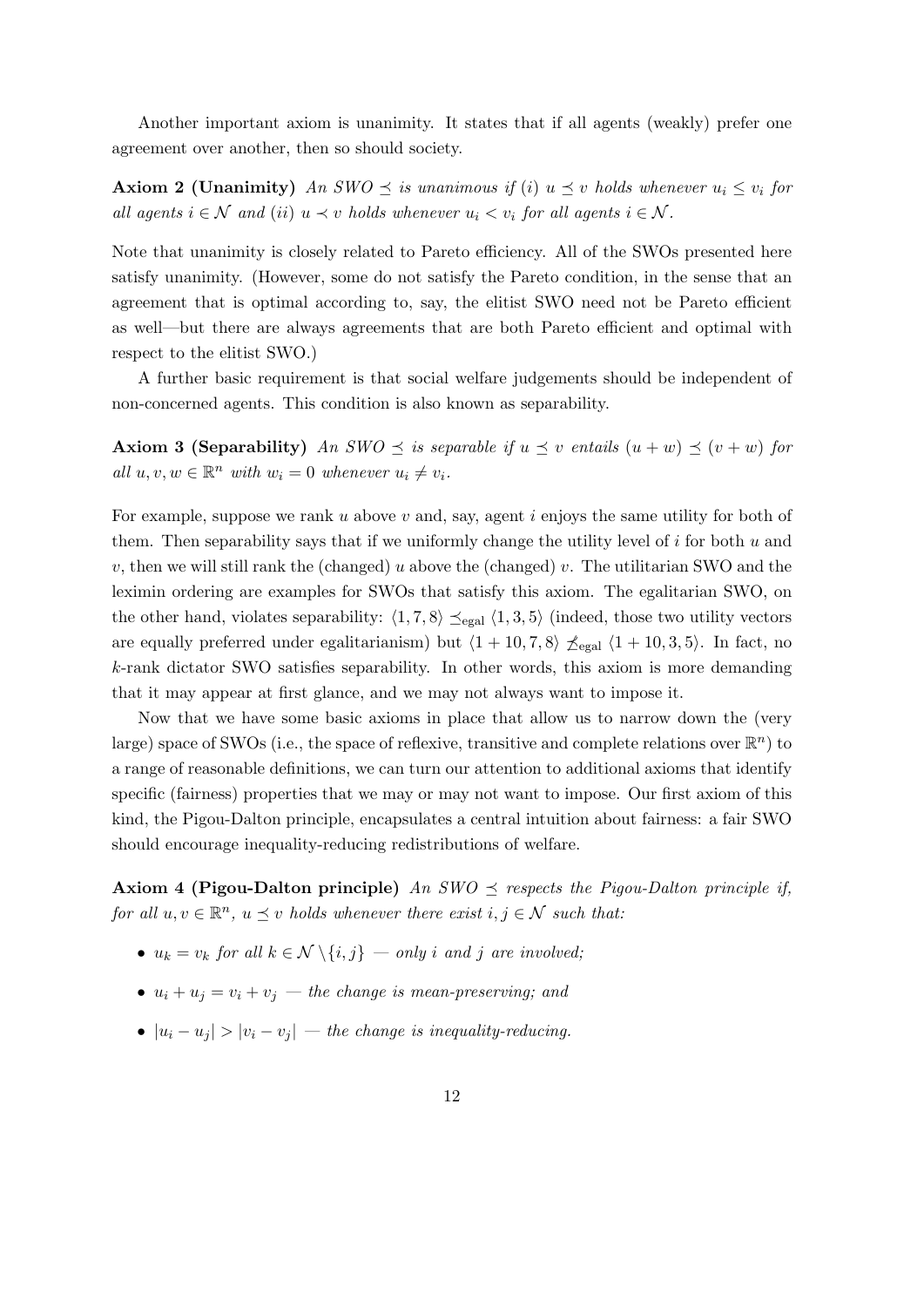The leximin ordering, for example, satisfies the Pigou-Dalton principle. So does the utilitarian SWO, but only in a very weak sense: it is in fact "blind" towards inequality-reducing redistributions as long as they are mean-preserving.

Observe that each of the various SWOs introduced relies on cardinal utility information; that is, ordinal preferences alone would not suffice to state these definitions. We need to be able to make utility comparisons across agents and the intensity of preferences does matter. However, not every SWO uses all of the information present in the utility vectors when we use that SWO to compare two vectors. For instance, if we consistently multiply the utility of agent 7 with some constant factor  $c$  for every possible agreement, then this will not affect social welfare judgements when the Nash SWO is being used. That is, the absolute values of utilities do not matter in this case, only the ratio between the utilities enjoyed by an agent for different agreements does. The same is not true for the egalitarian SWO for instance. In that case, if agent 7 happens to be the worst-off agent for one of two given agreements, then multiplying her utility with  $c$  in both cases may mean that a different agent will end up being worst-off and the social welfare judgement could be reversed. Such differences can be captured formally, by means of suitable axioms. The remaining axioms are all of this kind.

Suppose we compare the utility vectors induced by two allocations before and after a deal. If agents did enjoy very different levels of utility before the encounter, it may not be meaningful to use their absolute utilities afterwards to assess social welfare, but we should maybe rather refer to their relative gain or loss in utility. So a desirable property of an SWO may be to be independent of what individual agents consider "zero" utility.

Axiom 5 (ZI) An SWO  $\preceq$  is zero independent if  $u \preceq v$  entails  $(u + w) \preceq (v + w)$  for all  $u, v, w \in \mathbb{R}^n$ .

For example, the utilitarian SWO is zero independent, while the egalitarian SWO and the Nash SWO are not. In fact, under some mild technical assumptions (that are, for instance, satisfied if the set of feasible agreements is finite), amongst all the SWOs that are anonymous, unanimous, separable, and that satisfy the Pigou-Dalton principle, the utilitarian SWO is the only SWO that satisfies ZI. In this sense, the utilitarian SWO is (essentially) axiomatised by the axiom of zero independence.

Different agents may measure their personal utility using different "currencies", such as dollars as opposed to euros. So a desirable property of an SWO may be to be independent of the utility scales used by individual agents. For the next axiom, we assume that all utilities are positive, i.e.,  $u \in (\mathbb{R}^+)^n$ . Let  $u \cdot v = \langle u_1 \cdot v_1, \ldots, u_n \cdot v_n \rangle$ .

**Axiom 6 (SI)** An SWO  $\leq$  over positive utilities is scale independent if  $u \leq v$  entails (u.  $(w) \preceq (v \cdot w)$  for all  $u, v, w \in (\mathbb{R}^+)^n$ .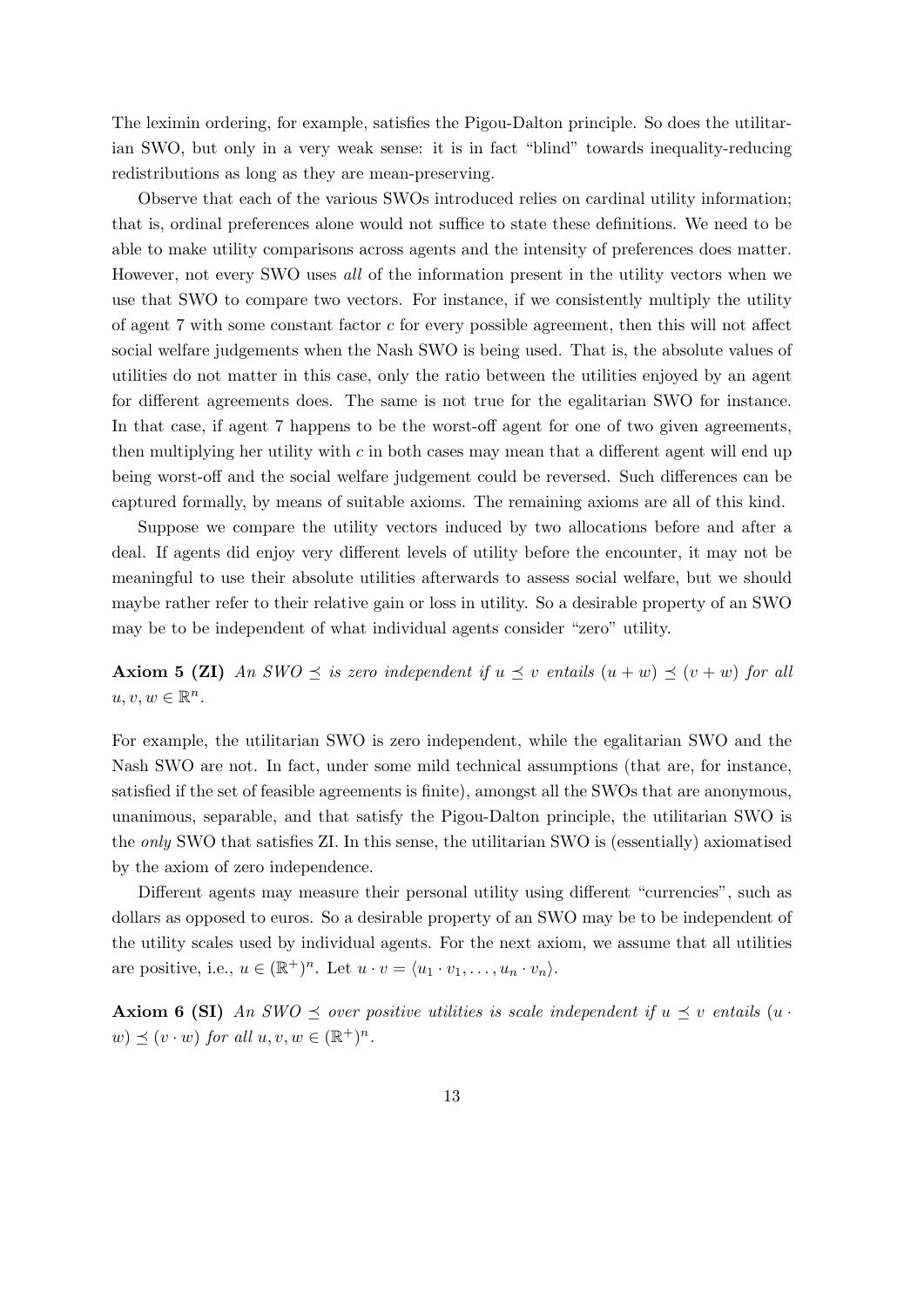Clearly, neither the utilitarian nor the egalitarian SWO are scale independent. The Nash product, on the other hand, does satisfy SI. In fact, SI characterises the Nash SWO in the same way as ZI characterises the utilitarian SWO.

If we weaken zero independence and scale independence to require that social welfare judgements should only be independent of a common change of zero and a common change of scale, respectively, we obtain two further important axioms. Let  $e = \langle 1, \ldots, 1 \rangle \in \mathbb{R}^n$ .

**Axiom 7 (ICZ)** An SWO  $\preceq$  is independent of the common zero of utility iff  $u \preceq v$  entails  $(u + \lambda e) \preceq (v + \lambda e)$  for all  $u, v \in \mathbb{R}^n$  and all  $\lambda \in \mathbb{R}$ .

**Axiom 8 (ICS)** An SWO  $\preceq$  over positive utilities is independent of the common utility scale if  $u \preceq v$  entails  $\lambda u \preceq \lambda v$  for all  $u, v \in (\mathbb{R}^+)^n$  and all  $\lambda \in \mathbb{R}^+$ .

To illustrate another desirable property that we may wish our SWO to satisfy, consider the following example. Suppose we would like to be able to make social welfare judgements without knowing what kind of tax members of society will have to pay. Think of tax as a function f that maps gross income to net income after taxes. We may not know the precise tax rule, but we do know (at least under some idealising assumptions) that higher gross income will result in higher net benefit.

**Axiom 9 (ICP)** An SWO  $\preceq$  is independent of the common utility pace if  $u \preceq v$  entails  $f(u) \preceq f(v)$  for all  $u, v \in \mathbb{R}^n$  and for every increasing bijection  $f : \mathbb{R} \to \mathbb{R}$ .

For an SWO satisfying ICP only ordinal comparisons  $(u_i \leq v_j \text{ or } u_i \geq v_j)$  matter, but the (cardinal) intensities  $u_i - v_j$  do not. The utilitarian SWO is not independent of the common utility pace, but the egalitarian SWO is. In fact, any  $k$ -rank dictator SWO is.

#### 3.3 Proportionality

Suppose agents have monotonic utility functions declared over bundles of goods (a utility function u is monotonic if  $B \subseteq B'$  entails  $u(B) \leq u(B')$ . Then an agent will be happiest if they receive all the goods, and they may feel entitled to at least  $1/n$  of the value of this full bundle. The criterion of proportionality is satisfied when each agent believes that they received a fair share of the goods.

**Definition 3.12 (Proportionality)** An allocation A is proportional if  $u_i(A(i)) \geq \frac{1}{n}$  $\frac{1}{n} \cdot \hat{u}_i$  for every agent  $i \in \mathcal{N}$ , where  $\hat{u}_i$  is the utility given to the full bundle by agent i.

Proportionality is considered an attractive fairness criterion when utility functions are additive (that is, when the utility of a bundle can always be computed as the sum of the utilities of the parts of that bundle, whichever way we choose to partition the bundle). If utility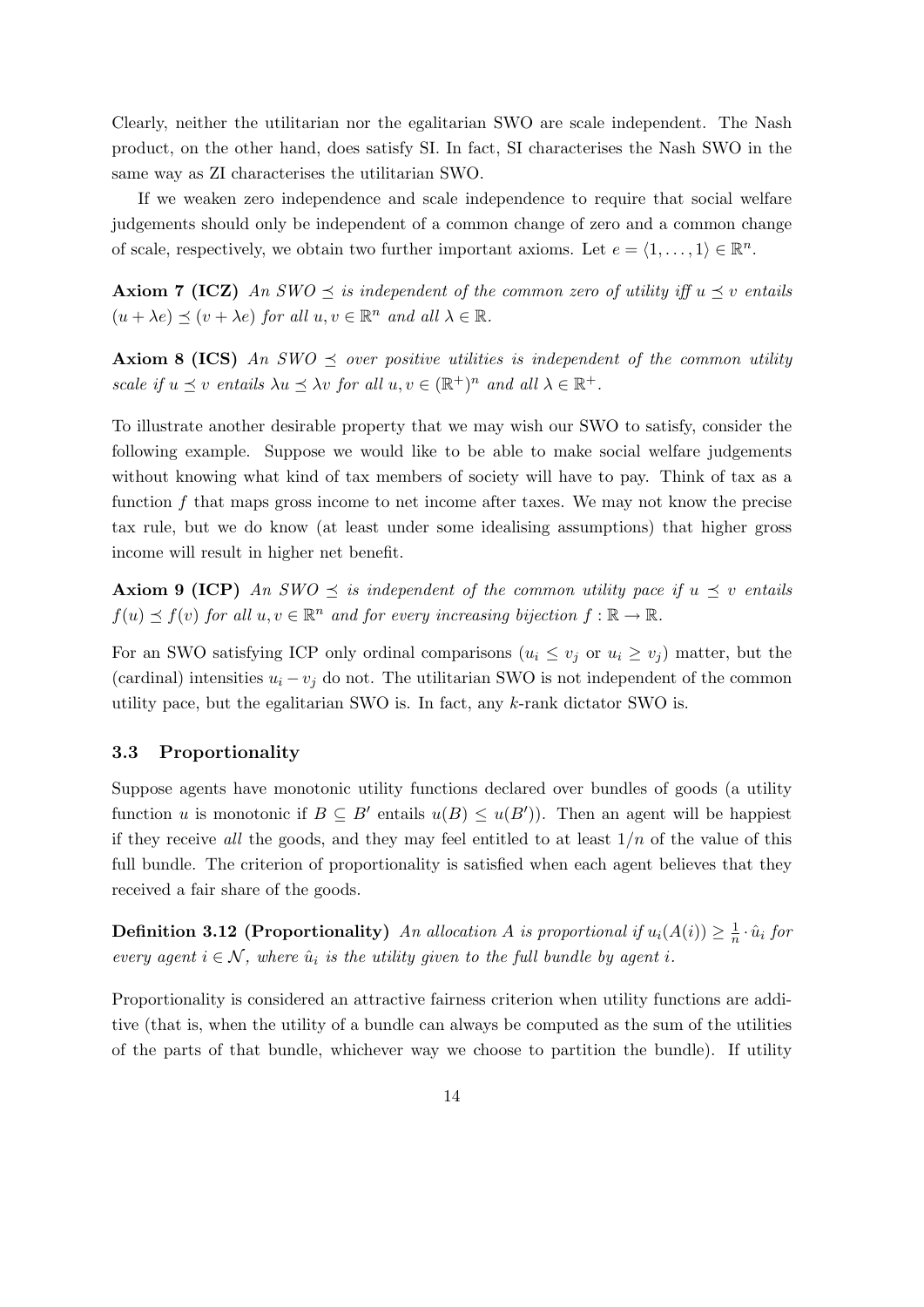functions are subadditive (that is, when the sum of utilities of two disjoint bundles will be less or at most equal to the utility assigned to their union), then proportionality may be too easy to satisfy to be of any real interest. Conversely, when utility functions are superadditve, then it may often be impossible to satisfy proportionality.

#### 3.4 Envy-freeness and Degrees of Envy

An allocation, assigning a bundle of goods to each agent, is called envy-free if no agent strictly prefers one of the bundles assigned to another agent to their own bundle.

**Definition 3.13 (Envy-freeness)** An allocation A is envy-free if  $u_i(A(i)) \geq u_i(A(j))$  for every pair of agents  $i, j \in \mathcal{N}$ .

An attractive aspect of envy-freeness as a fairness criterion is that it can be defined in terms of ordinal preference information alone.

If we require allocations to be complete (that is, every good needs to be allocated to some agent), then envy-free allocation do not exist for some combinations of utility functions. For example, if there are two agents and just one item and that item has positive utility for both agents, then neither one of the two possible complete allocations is envy-free (but the incomplete allocation that assigns the empty bundle to both of them is, vacuously, envy-free).

Degrees of envy. As eliminating envy entirely is not always an option, we may instead seek to reduce envy as much as possible. This presupposes a formal measure for the degree of envy associated with an allocation. We can define several such measures using a three-stage process. First, we need to define the degree of envy experienced by one agent towards another (single) agent. Once such a definition is in place, we can aggregate over all agents envied (or not) by a particular agent and define the degree of envy of that agent towards the rest of society. Aggregating one more time, we can eventually define what should be understood by the degree of envy experienced by society as a whole given a particular allocation of goods. At each of the three stages we have several options, some of which are listed below:

- Envy between pairs of agents. The degree to which agent i envies agent j under allocation A may be measured in a number of ways.
	- Positive: max $\{u_i(A(j)) u_i(A(i)), 0\}$  the difference between the utility assigned to  $j$ 's bundle and her own bundle if i prefers the other bundle, and 0 otherwise
	- Total:  $u_i(A(j)) u_i(A(i))$  also allowing for "negative envy", in case i feels she is actually better off than  $j$
	- Boolean: 1 if  $u_i(A(j)) > u_i(A(i))$  and 0 otherwise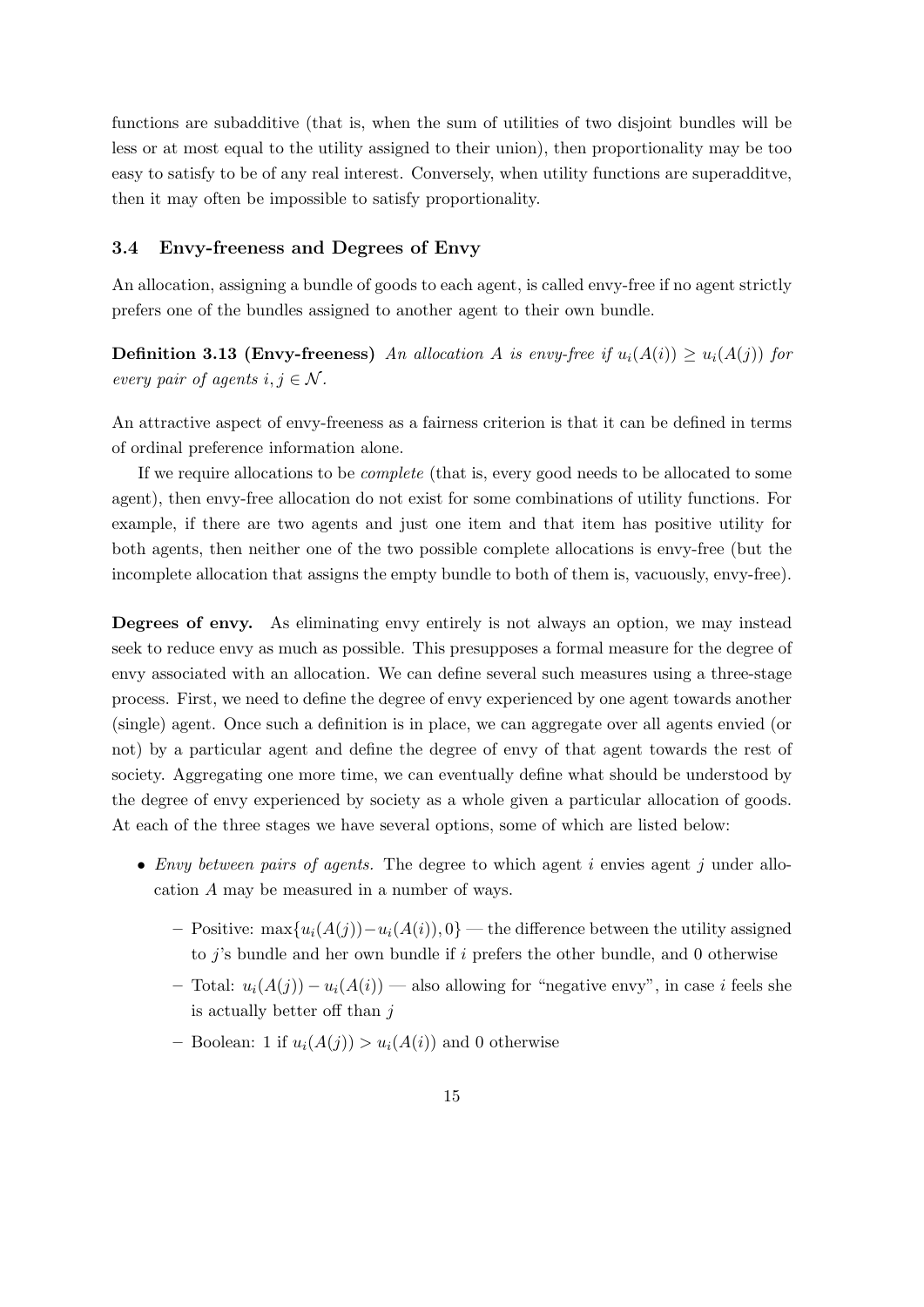- Envy of a single agent. To compute the envy of agent  $i$  towards the rest of society, we need to aggregate i's envies towards all other agents (computed using any of the three measures above).
	- Sum: take the sum of envies towards other agents (similar to the utilitarian CUF)
	- Maximum: take the maximum (similar to the egalitarian CUF)

In principle, aggregation operators derived from other CUFs may also be considered.

- *Envy of society*. To compute the degree of envy experienced by society we need to aggregate the individual envies that each agent experiences towards the others.
	- Sum: take the sum of individual envies (utilitarian)
	- Maximum: take the maximum of individual envies (egalitarian)

Again, additional forms of aggregation may also be of interest.

For instance, using the combination Boolean/Maximum/Sum amounts to counting the number of envious agents in society.

#### 3.5 Bibliographic Notes

Moulin (1988) offers an excellent introduction to the theory of social welfare orderings and discusses its axiomatic foundations in detail. (This has been the main reference for the preparation of Section 3.2.) For a less technical introduction covering similar grounds, consult the undergraduate textbook by the same author (Moulin, 2003). For further reading, the books by Sen (1970) and Roemer (1996) are highly recommended works (of a technical nature) on welfare economics and distributive justice. Thomson (2007) discusses the axiomatic foundations of the envy-freeness criterion as well as other ordinal fairness criteria (as opposed to those based on cardinal utility information). Our discussion of degrees of envy follows Chevaleyre et al. (2007a).

An important class of fairness criteria that we have not covered are those specifically aimed at measuring the degree of economic inequality generated by an agreement. These criteria include, amongst others, the Lorenz curve and the Gini index (Atkinson, 1970; Sen, 1973; Shorrocks, 1988).

The most widely used criteria for assessing the economic qualities of an allocation of resources in the early literature on multiagent systems have been Pareto efficiency and utilitarian social welfare. Some of the arguments for considering instead the whole range of criteria proposed in the welfare economics literature (and for developing further such criteria, including tailor-made criteria for specific applications) are spelt out elsewhere (Endriss and Maudet, 2004; Chevaleyre et al., 2006).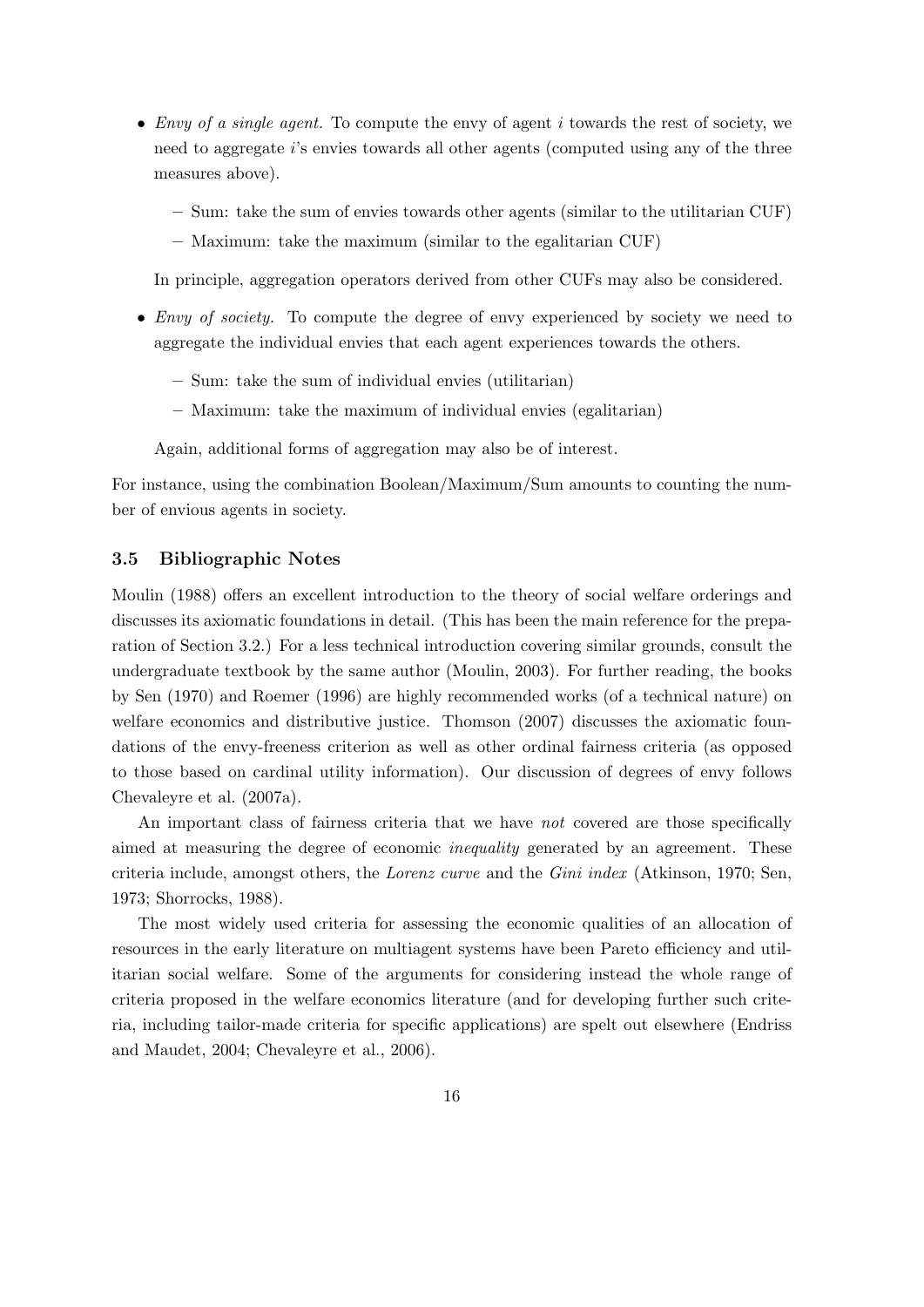#### 3.6 Exercises

Exercise 3.1 Which of the following statements is true? Give either a proof (in the affirmative case) or a counterexample (otherwise).

- (a) Any agreement with maximal utilitarian social welfare is Pareto efficient.
- (b) No agreement can maximise both utilitarian and egalitarian social welfare.
- (c) Any agreement that is optimal with respect to the leximin ordering is both Pareto efficient and maximises egalitarian social welfare.
- (d) If preferences are dichotomous (meaning:  $u_i(A) = 0$  or  $u_i(A) = 1$  for any agent i and any agreement  $A$ ), then the utilitarian SWO and the leximin ordering coincide.
- (e) The egalitarian SWO respects the Pigou-Dalton transfer principle, and it is the only k-rank dictator SWO to do so.

Exercise 3.2 If there are only two agents and preferences are additive, then envy-freeness and proportionality express the same property:

- Any envy-free allocation is also proportional.
- Any proportional allocation is also envy-free.

Check to what extent these two statements remain true when we relax the assumptions. Regarding the number of agents, consider the case of two and the case of an arbitrary number; regarding the preferences, consider additive, subadditive, superadditive, and arbitrary preferences. (Beware that most of the statements regarding proportionality and envy-freeness that you may find in the literature refer to the case of additive preferences only.)

**Exercise 3.3** Suppose there are n agents located anywhere on the interval  $[0, 1]$ . We have to decide where to build an amusement park A, also anywhere on the same interval. The disutility of an agent is its distance to A.

- (a) What is the solution selected by the egalitarian CUF?
- (b) What is the solution selected by the elitist (n-rank dictator) CUF?
- (c) For arbitrary  $k \leq n$ , give a general algorithm to compute a solution that is optimal with respect to the  $k$ -rank dictator CUF. What is the complexity of your algorithm?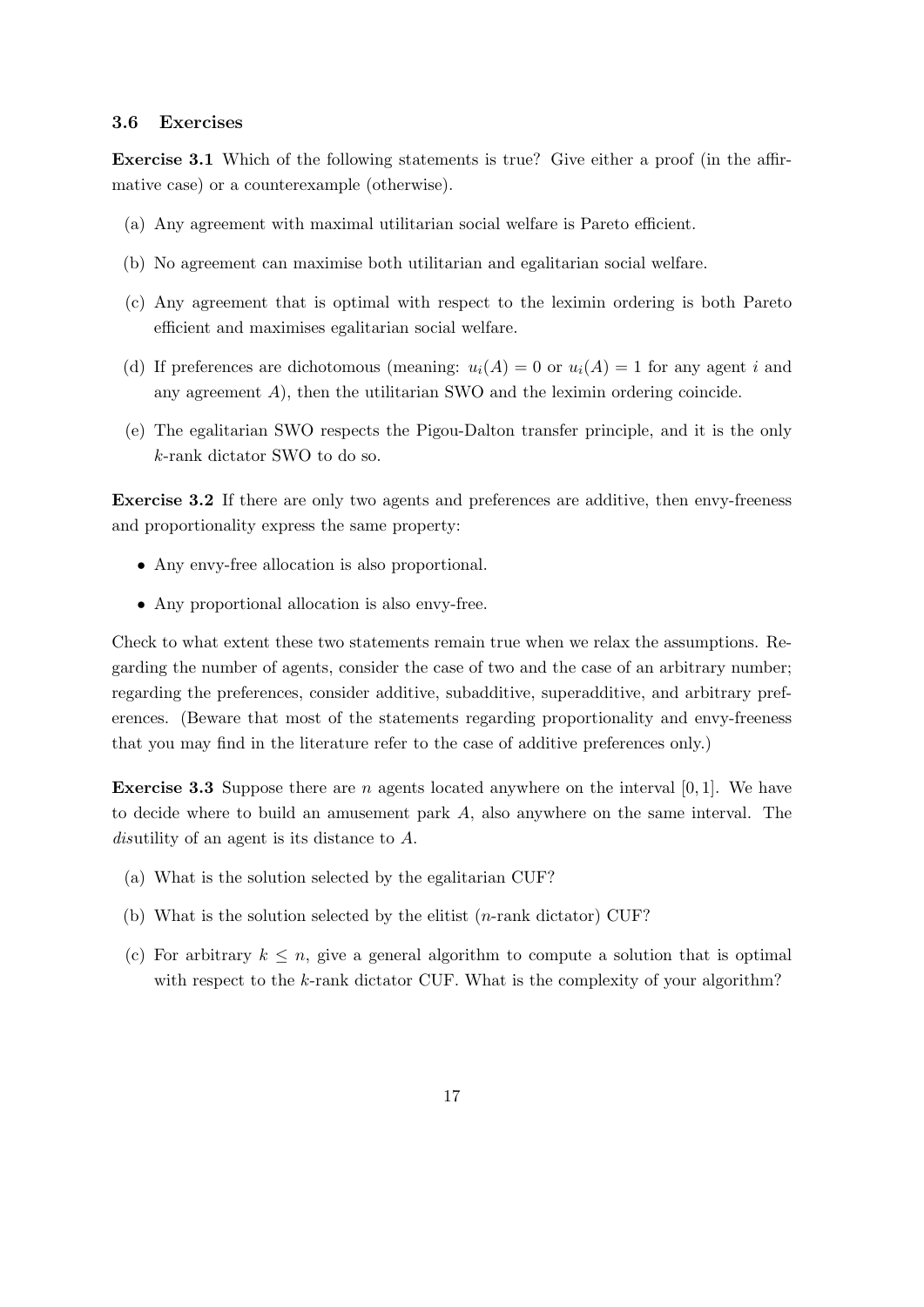## 4 Divisible Goods: Cake-Cutting Procedures

In this section, we shall be concerned with the problem of fair division for divisible goods, or more precisely a single divisible good. An example for such a divisible good is a cake. The main fairness criteria that have been considered in the cake-cutting literature are proportionality and envy-freeness.

We first discuss the case of  $n = 2$  agents between which to divide the cake. As we shall see, there is a very simple procedure that can guarantee both proportionality and envy-freeness. For  $n > 2$  the problem of designing a fair division procedure is considerably more challenging. We will present several procedures that can guarantee proportional outcomes with arbitrary numbers of agents, but we will also see that there are no such simple and general solutions for the envy-free case. Instead, we will present two envy-free procedures for  $n = 3$  agents and briefly comment on the difficulty of the general problem of envy-free cake-cutting.

## 4.1 The Model

Let  $\mathcal{N} = \{1, \ldots, n\}$  be a set of *n agents* (often referred to as *players* in the cake-cutting literature). We will be particularly interested in the cases of  $n = 2$  and  $n = 3$ . These agents need to divide a cake amongst themselves by means of a series of parallel cuts. The cake is represented by the unit interval [0, 1]:



A bundle will be a finite union of subintervals of the full cake. These subintervals are not allowed to overlap (so goods cannot be shared) and we shall only be interested in complete allocations, where every piece of the cake is allocated to someone.

Each agent  $i \in \mathcal{N}$  has got a *utility function*  $u_i$  (also referred to as the agent's valuation or *measure*) mapping finite unions of subintervals of  $[0, 1]$  to the reals, that satisfies the following conditions:

- Non-negativity:  $u_i(B) \geq 0$  for all  $B \subseteq [0,1]$
- Normalisation:  $u_i(\emptyset) = 0$  and  $u_i([0, 1]) = 1$
- Additivity:  $u_i(B \cup B') = u_i(B) + u_i(B')$  for disjoint  $B, B' \subseteq [0, 1]$
- $\bullet$   $u_i$  is continuous: the Intermediate-Value Theorem applies and single points do not have any value. Specifically, if  $0 < x < y \le 1$  with  $u_i([0, x]) = \alpha$  and  $u_i([0, y]) = \beta$ , then for every  $\gamma \in [\alpha, \beta]$  there exists a  $z \in [x, y]$  such that  $u_i([0, z]) = \gamma$ .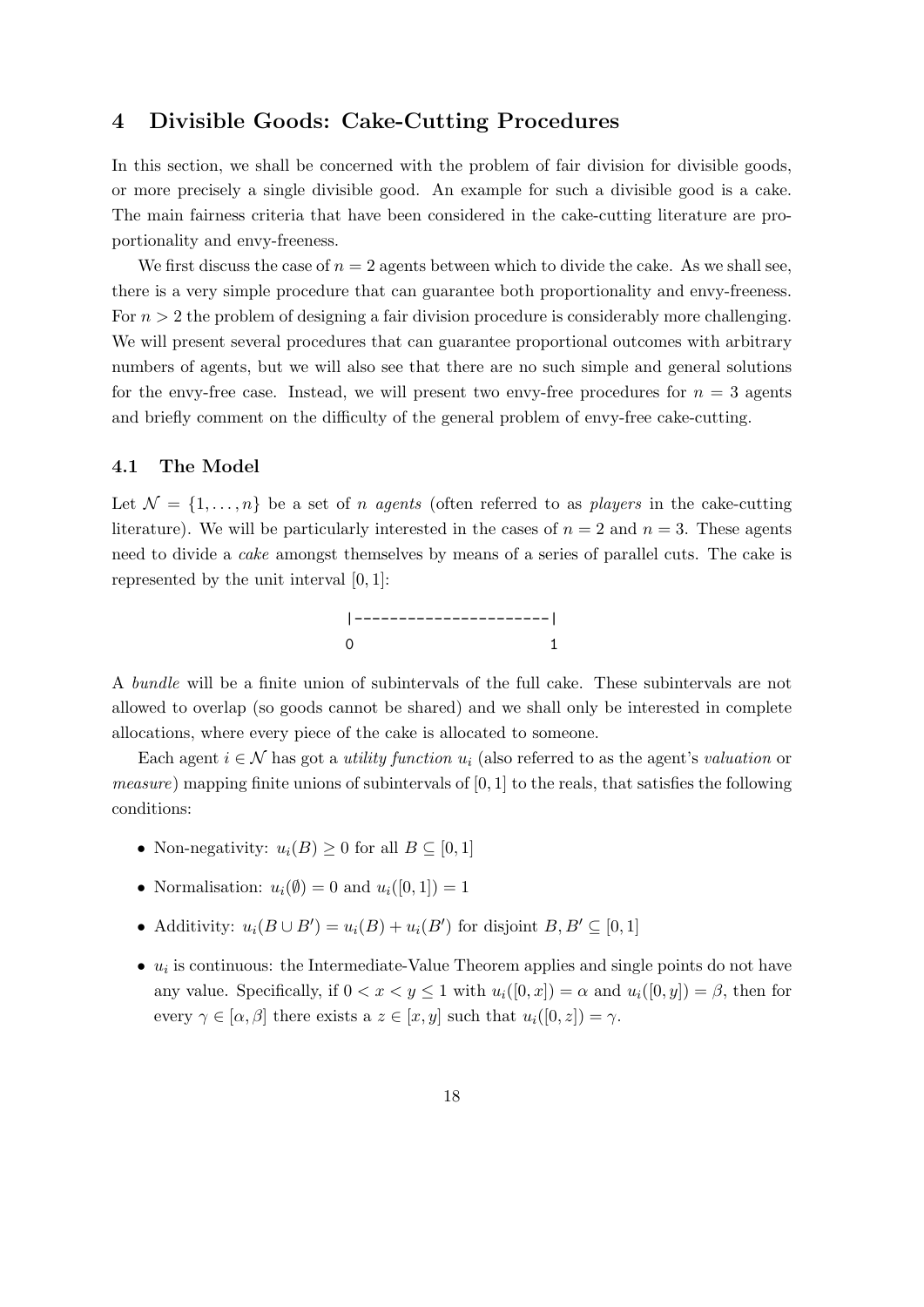It is common (and reasonable) to strengthen the non-negativity assumption to require that  $u_i(B) > 0$  for all nonempty  $B \subseteq [0, 1]$ . That is, under this stronger assumption every player will assign *some* positive value to every (proper) slice of cake.

#### 4.2 Cut-and-Choose

Suppose there are only  $n = 2$  players. There is a very simple and well-known procedure that we can use in this case.

| $CUT-AND-CHOOSE (2 players)$                                                        |  |  |  |  |  |  |  |
|-------------------------------------------------------------------------------------|--|--|--|--|--|--|--|
| One player cuts the cake in two pieces (which she considers to be of equal          |  |  |  |  |  |  |  |
| value), and the other one <i>chooses</i> one of the pieces (the piece she prefers). |  |  |  |  |  |  |  |

In the description of the procedure, the parts shown in parentheses are strictly speaking not part of the procedure, but rather spell out the strategy that each player should follow. It is not hard to see that if a player follows the recommended strategy, then they can *guarantee* a proportional piece for themselves (at least half of the cake, according to their own utility function), whatever the other agent is doing.<sup>3</sup> That is, cut-and-choose is a proportional procedure for two players. It is also an envy-free procedure, because for  $n = 2$  (and additive utility functions) the two concepts do in fact coincide.

Whether or not we want to say that cut-and-choose guarantees *Pareto efficient* outcomes depends on what we consider the space of feasible divisions. Amongst all divisions using only a single cut, cut-and-choose clearly does guarantee Pareto efficiency (assuming players never give utility 0 to a proper slice). If we also consider divisions with more than one cut feasible, then cut-and-choose does not ensure Pareto efficiency. For example, if the first agent is very keen on the middle part of the cake and the second agent has high utility for both the part on the very left of the cake and the part of its very right, then a Pareto efficient division would require (at least) two cuts. This latter definition of Pareto efficiency is, arguably, too demanding. In particular, it is not difficult to see that no procedure using a bounded number of cuts could ever guarantee this form of Pareto efficiency, even for the simple case of just two players.

## 4.3 Operational Properties

Besides fairness and efficiency properties, we can also evaluate cake-cutting procedures according to some other types of properties:

<sup>&</sup>lt;sup>3</sup>In fact, the first player (assuming she is risk-averse and will play so as to guarantee her a fair share whatever the other player may do) will receive exactly  $1/2$ , while the second will usually get more.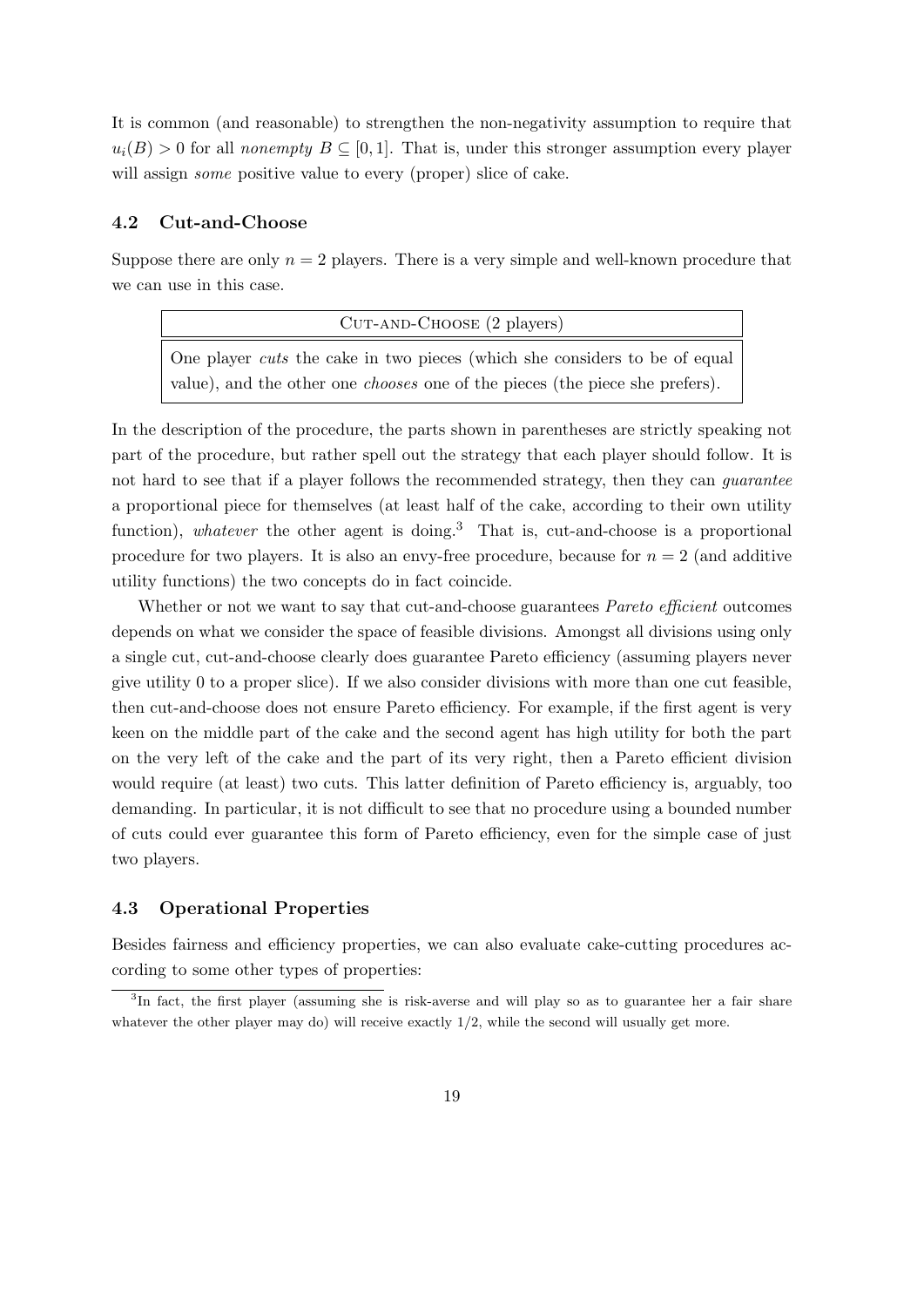- Does the procedure guarantee that each agent receives a single *contiguous* slice (rather than the union of several subintervals)? If possible, we prefer such contiguous procedures, which also minimise the number of cuts that need to be made. Note that a procedure for n players will require at least n−1 cuts.
- If the number of cuts is not minimal, can we at least provide an *upper bound* on the number of cuts? Clearly, the lower the number of cuts, the better. (There are procedures where no such bound can be given a priori.)
- What is the *complexity* of the procedure, measured in terms of the number of basic operations? Such basic operations are often taken to be two types of queries:  $(i)$  asking an agent i to indicate a point x on the cake such that  $u_i([0, x]) = \alpha$  for a given value  $\alpha$ ; and (ii) asking an agent i to specify their utility for a given slice  $[x, y] \subset [0, 1]$ .
- Does the procedure require an active *referee*, or can all actions be performed by the players themselves?
- Is the procedure an algorithm in the proper sense of the word (also known as a protocol)? That is, can it be implemented by means of a clearly defined sequence of queries to the agents? (As we shall see there are some procedures, so-called moving-knife procedures, that cannot be translated into a discrete sequence of steps.)

Cut-and-choose is ideal and as simple as can be with respect to all of these properties.

## 4.4 Proportional Procedures for  $n > 2$

We now review cake-cutting procedures for more than two agents when the goal is to ensure proportionality of the outcome. Note that when there are more than two agents, then proportionality is a less demanding criterion than envy-freeness, which is why we deal with proportionality first. Historically, the first cake-cutting procedures are those of Steinhaus and of Banach and Knaster (first reported in 1948).

Steinhaus procedure. The Steinhaus procedure can be applied to cake-cutting problems with  $n = 3$  players.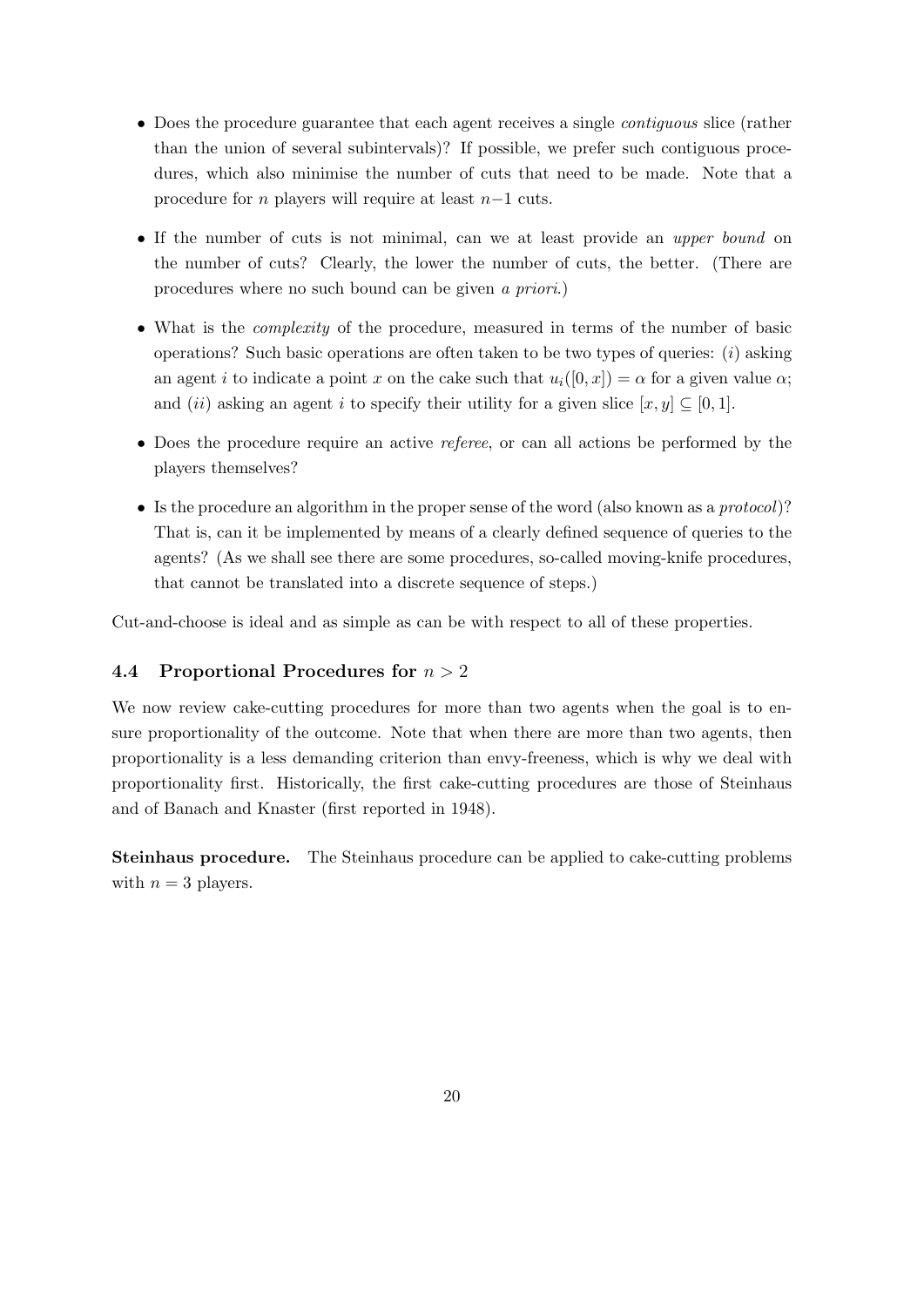#### STEINHAUS PROCEDURE (3 players)

- (1) Player 1 cuts the cake into three pieces (which she values equally).
- (2) Player 2 "passes" (if she thinks at least two of the pieces are  $\geq 1/3$ ) or labels two of them as "bad".  $\overline{\phantom{a}}$  If player 2 passed, then players 3, 2, 1 each choose a piece (in that order) and we are done.  $\checkmark$
- (3) If player 2 did not pass, then player 3 can also choose between passing and labelling. — If player 3 passed, then players 2, 3, 1 each choose a piece (in that order) and we are done.  $\checkmark$
- (4) If neither player 2 or player 3 passed, then player 1 has to take (one of) the piece(s) labelled as "bad" by both 2 and 3. — The rest is reassembled and 2 and 3 play cut-and-choose.  $\checkmark$

The Steinhaus procedure ensure proportional outcomes, but it does not guarantee envyfreeness. The (maximum) number of cuts is not minimal (3 rather than 2), and the pieces will not always be contiguous. The procedure does not require the active participation of a referee and it is an algorithm in the strong sense of the word.

Banach-Knaster procedure. The Banach-Knaster procedure, also known as the lastdiminisher procedure, works for any number of players.

| BANACH-KNASTER LAST-DIMINISHER PROCEDURE ( <i>n</i> players)                                                                                                                   |
|--------------------------------------------------------------------------------------------------------------------------------------------------------------------------------|
| (1) Player 1 cuts off a piece (that she considers to represent $1/n$ ).                                                                                                        |
| That piece is passed around the players. Each player either lets it pass<br>(2)<br>(if she considers it too small) or trims it down further (to what she<br>considers $1/n$ ). |
| (3) After the piece has made the full round, the last player to cut something<br>off (the "last diminisher") is obliged to take it.                                            |
| The rest (including the trimmings) is then divided amongst the remain-<br>(4)                                                                                                  |

ing n−1 players. Play cut-and-choose once  $n = 2$ .  $\checkmark$ 

The procedure's properties are similar to those of the Steinhaus procedure: it guarantees proportional (but not envy-free) outcomes, the number of cuts is bounded, and no external referee is required. The resulting division need not be contiguous, but we can turn the Banach-Knaster procedure into a contiguous procedure by means of a small refinement: if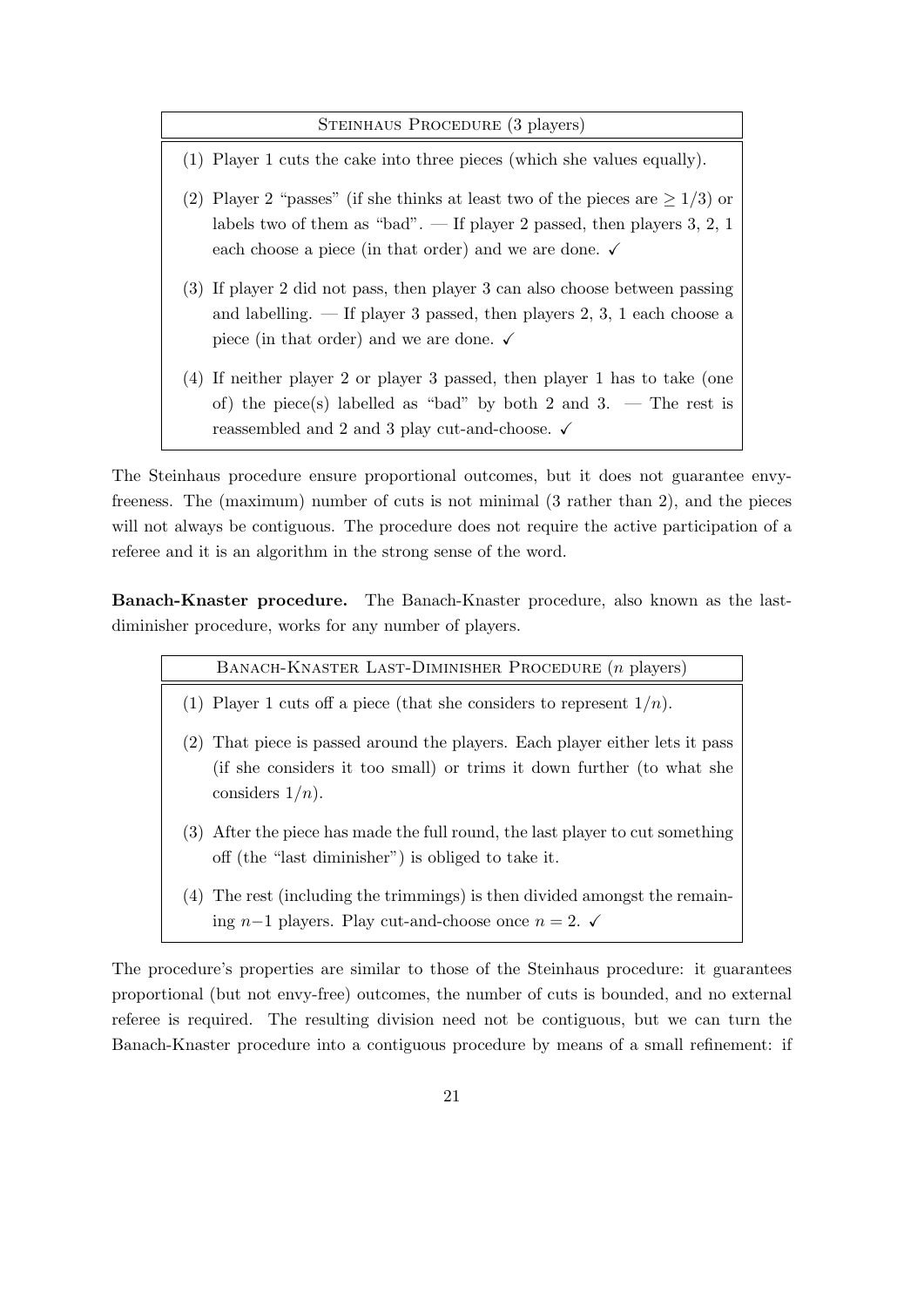slices are cut from the left of the cake, only allow agents to trim slices from the right. Another way of looking at this would be that the agent cutting off a new piece does in fact only *indicate* where she would cut the cake, and rather than trimming the piece, subsequent agents only move the knife further to the left (we only actually cut the cake when it is clear who will have to take the piece in question).

Dubins-Spanier procedure. In 1961, Dubins and Spanier proposed a so-called movingknife procedure for an arbitrary number of agents.

| DUBINS-SPANIER PROCEDURE $(n$ players)                                                                                                                                              |  |  |  |  |  |
|-------------------------------------------------------------------------------------------------------------------------------------------------------------------------------------|--|--|--|--|--|
| (1) A referee moves a knife slowly across the cake, from left to right. Any<br>player may shout "stop" at any time. Whoever does so receives the<br>piece to the left of the knife. |  |  |  |  |  |
| (2) When a piece has been cut off, we continue with the remaining $n-1$                                                                                                             |  |  |  |  |  |

players, until just one player is left (who takes the rest).  $\checkmark$ 

The Dubins-Spanier guarantees proportionality, but not envy-freeness. Observe that the agent that takes the first piece will obtain exactly  $1/n$  (assuming she is risk-averse and is playing her security strategy of shouting "stop" as soon as the piece to the left of the knife represents a fair share for her), while the agent taking the last piece is best off (this is the same for the Banach-Knaster procedure). The procedure produces contiguous slices (and hence requires a minimal number of actual cuts). It requires the active help of a referee (namely to move the knife).

Importantly, it is not an algorithm in the true sense of the word. The problem is that it is not possible to construct an agent that would be able to continuously monitor the moving knife and to react at the exact moment when the abstract description of their perfect strategy would require them to do so. Of course, we *can* approximate the ideal abstract situation as closely as we wish, and for utility functions that are sufficiently "smooth" there may be no problem in practice. Also, the problem only arises if we insist to faithfully model the movingknife approach; if we instead ask agents to indicate at which point they would shout "stop" if the knife were to make it to that point, then we can easily discretise the procedure (and end up with something very similar to the Banach-Knaster procedure).

Even-Paz procedure: complexity. In 1984, Even and Paz proposed a procedure, also known as the divide-and-conquer procedure, specifically for the purposes of studying the complexity of procedures that guarantee proportionality.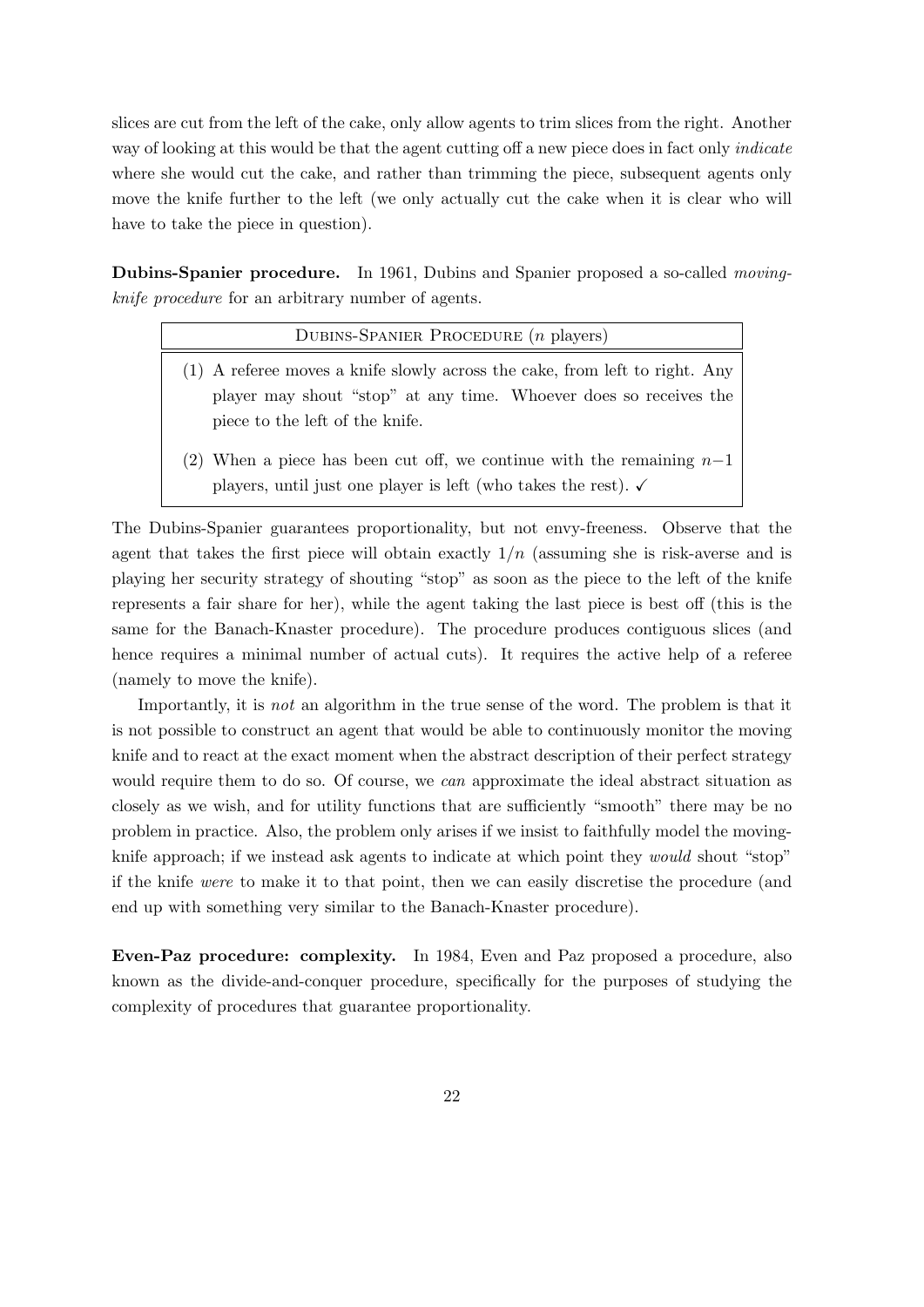Even-Paz Divide-and-Conquer Procedure (n players)

- (1) Ask each player to indicate her  $\frac{n}{2}$  $\frac{n}{2}$   $\int$   $\frac{n}{2}$  $\frac{n}{2}$  mark.
- (2) Associate the part to the left of the  $\frac{n}{2}$  $\frac{n}{2}$  th mark with the players who made the leftmost  $\frac{n}{2}$  $\frac{n}{2}$  marks (group 1), and the rest with the others  $(group 2)$ .
- (3) Recursively apply the same procedure to each of the two groups, until only a single player is left.  $\checkmark$

For example, if  $n = 7$ , then in step (1) each agent is asked to indicate a point x on the cake such that  $[0, x]$  has value 3/7 and  $[x, 1]$  has value 4/7. Then we cut the cake at the 3rd mark and associate the 3 agents who made the 3 leftmost marks with the left part of the cake, and the remaining agents with the right part of the cake. This kind of local procedure is iterated for each part, until we are down to the level of individual agents. It is not hard to check that the Even-Paz procedure requires  $O(n \log n)$  marking queries until it terminates with a proportional division of the cake (see Exercise 4.2). For large values of  $n$ , no procedure can guarantee a proportional outcome using fewer queries.

The Even-Paz procedure guarantees proportionality (but not envy-freeness), produces contiguous pieces, and does not require the assistance of an external referee.

#### 4.5 Envy-free Procedures for  $n > 2$

Devising a cake-cutting procedure that will guarantee envy-free outcomes is considerably more difficult than guaranteeing proportionality alone.

The reason why none of the procedures for arbitrary numbers of agents described above can guarantee envy-freeness can be condensed into a simple argument. For all of them, agents get assigned their pieces one-by-one, and once an agent has received their piece they can no longer influence the division of the remaining cake amongst the remaining agents. So even if the agent has received what she perceives as a fair share, as she has no control over the remaining steps in the procedure, and as the other agents' utility functions may be very different from her own, whenever the remaining piece of the cake is more valuable to her than her own assigned piece, it is possible that the remaining agents will decide to divide that piece in a way that she perceives as very unfair, leaving one of them with a piece better than her own.

In fact, at the time of writing, no entirely satisfying envy-free procedure has been found (and this situation is unlikely to change in the near future; there are even reasons to believe that it may be impossible to devise such a procedure). In particular, there is no known procedure for  $n \geq 5$  agents that can guarantee an envy-free division using a number of cuts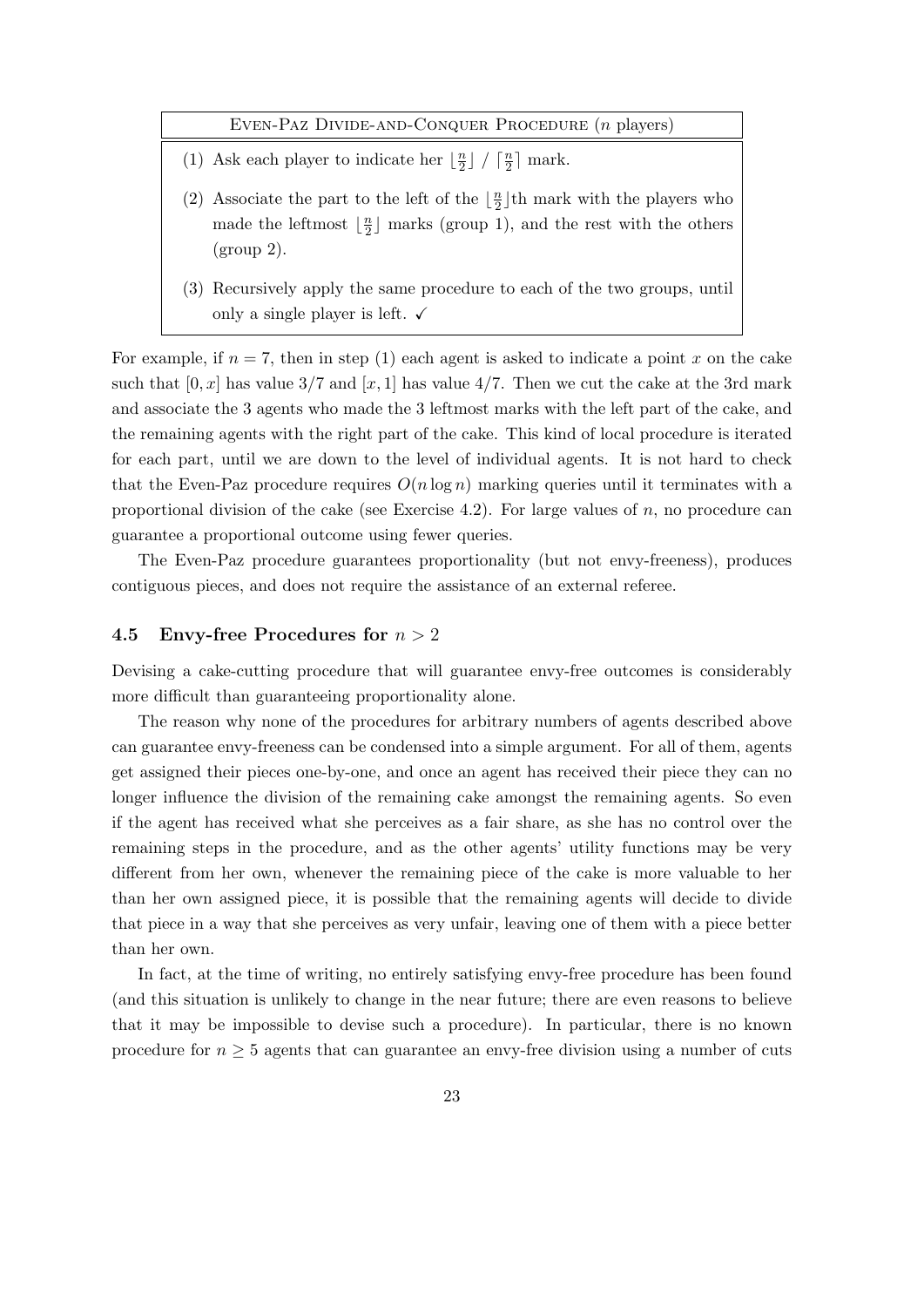bounded by any function of n. Even for  $n = 4$  agents, there is no known procedure producing an envy-free division with contiguous pieces.

In this section, we shall present the two classic procedures for envy-free cake-cutting with  $n = 3$  players. Neither of them is perfect: one of them will not always assign contiguous slices of cake to the players, while the other is a moving-knife procedure that requires a referee to move one of the knives and that cannot be turned into an algorithm in the narrow sense of the word, but rather requires the participating agents to constantly monitor the moving knives and to react to their position in real time.

Selfridge-Conway procedure. The first envy-free procedures for 3 players has been proposed independently by Selfridge and Conway around 1960.

|     | SELFRIDGE-CONWAY PROCEDURE (3 players)                                                                                                                                                                                          |
|-----|---------------------------------------------------------------------------------------------------------------------------------------------------------------------------------------------------------------------------------|
|     | (1) Player 1 cuts the cake in three pieces (she considers equal).                                                                                                                                                               |
| (2) | Player 2 either "passes" (if she thinks at least two pieces are tied for<br>largest) or trims one piece (to get two tied for largest pieces). $-$<br>If she passed, then let players 3, 2, 1 pick (in that order). $\checkmark$ |
|     | $(3)$ If player 2 did trim, then let 3, 2, 1 pick (in that order), but require 2 to<br>take the trimmed piece (unless 3 did). Keep the trimmings unallocated<br>for now (note: the partial allocation is envy-free).            |
| (4) | Now divide the trimmings. Whoever of 2 and 3 received the <i>untrimmed</i><br>piece does the cutting. Let players choose in this order: non-cutter,<br>player 1, cutter. $\checkmark$                                           |

The Selfridge-Conway procedure is an algorithm in the proper sense of the word that always produces cake divisions that are envy-free, and thereby also proportional. It does not (always) produce contiguous pieces, but the number of cuts required is at most 5. There is no need for the active involvement of an external referee.

Stromquist procedure. The other classic procedure for envy-free cake-cutting has been proposed by Stromquist in 1980. It is a moving-knife procedure.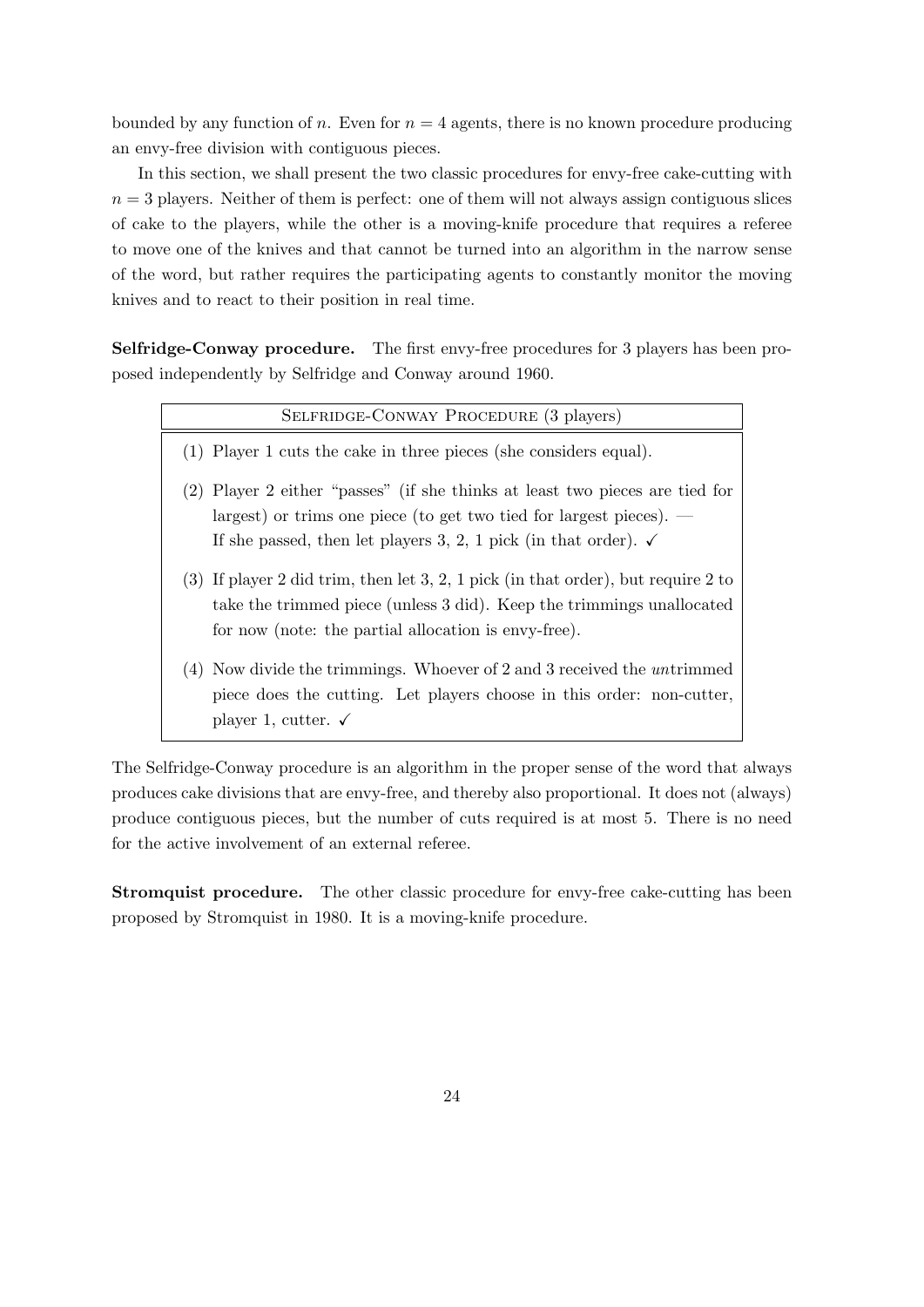#### STROMQUIST PROCEDURE (3 players)

- (1) A referee slowly moves a knife across the cake, from left to right (supposed to cut somewhere around the 1/3 mark).
- (2) At the same time, each player is moving her own knife so that it would cut the righthand piece in half (wrt. her own valuation).
- (3) The first player to call "stop" receives the piece to the left of the referee's knife. The righthand part is cut by the middle one of the three player knifes. If neither of the other two players hold the middle knife, they each obtain the piece at which their knife is pointing. If one of them does hold the middle knife, then the other one gets the piece at which her knife is pointing.  $\checkmark$

The procedure guarantees envy-free (and proportional) outcomes—which, it should be remarked, is not entirely obvious. To understand that it does indeed ensure envy-freeness, note that a player planning to shout "stop" at a certain point knows exactly who will receive which piece (so the players are not giving up control by claiming a particular piece of the cake).

Being a moving-knife procedure, the Stromquist procedure does not qualify as an algorithm proper, and unlike for the Dubins-Spanier procedure there is no known "discretisation". The procedure clearly requires the active participation of a referee. On the upside, it does produce contiguous divisions.

#### 4.6 Overview of Procedures and Properties

A summary of the properties of all the procedures covered is given by Table 1. Recall that envy-freeness entails proportionality. Also recall that the Banach-Knaster procedure does not produce contiguous divisions per se, but a simple refinement of the procedure does. The two moving-knife procedures are the only procedures that require an active referee, although we have seen that for the Dubins-Spanier procedure there is a simple way of discretising the procedure that will remove the need for both the moving knife and the referee.

#### 4.7 Bibliographic Notes

There are two excellent treatments of cake-cutting procedures available in book form, one by Brams and Taylor (1996) and the other by Robertson and Webb (1998), with the latter being somewhat more formal in style. References to the original papers proposing the various procedures discussed can be found in those books. Another very helpful reference is the article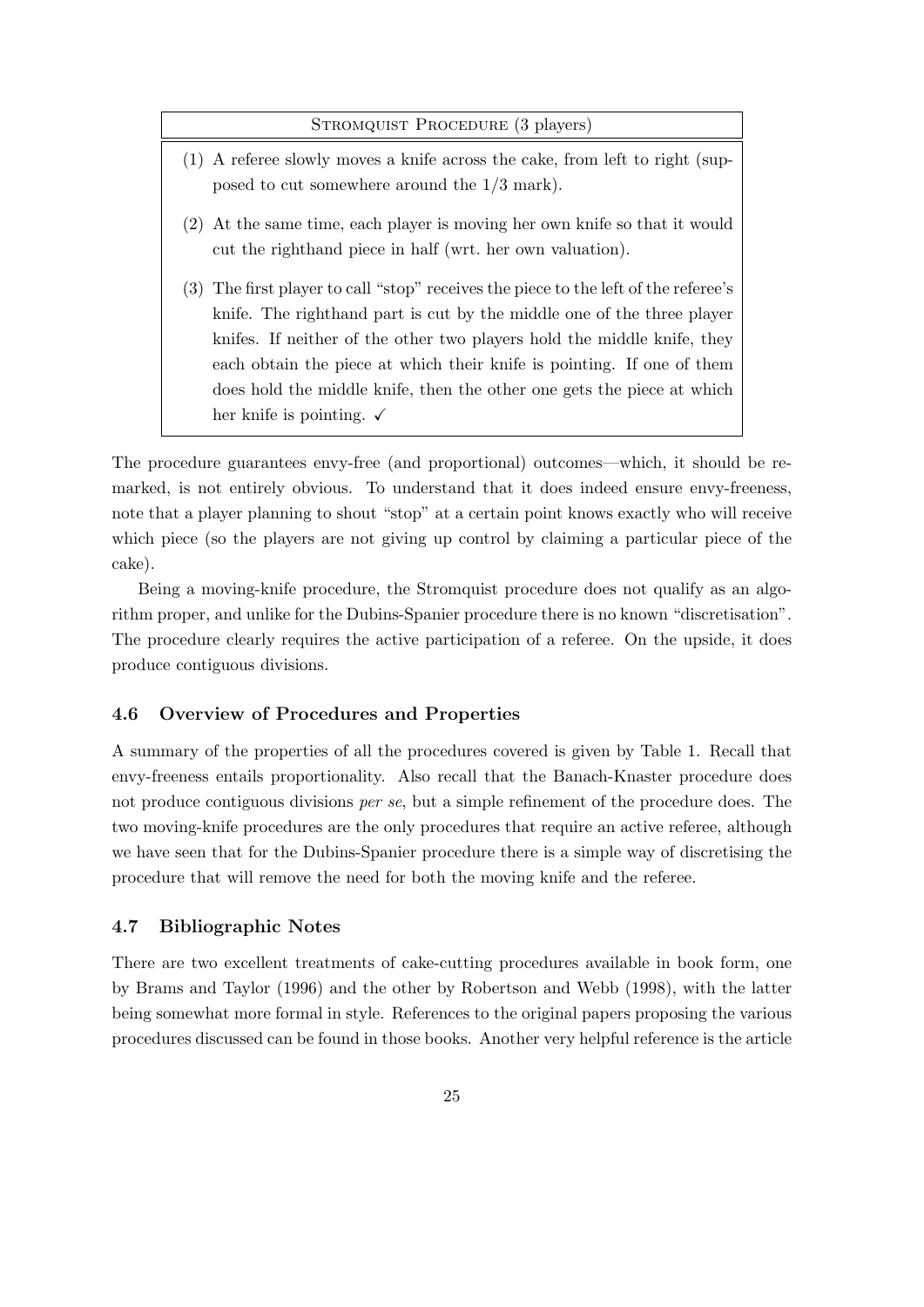| Procedure        | <b>Players</b> | <b>Type</b> | <b>Division</b> | Contiguous? | Cuts          |
|------------------|----------------|-------------|-----------------|-------------|---------------|
| Cut-and-choose   | $n=2$          | protocol    | envy-free       | yes         | minimal       |
| Steinhaus        | $n=3$          | protocol    | proportional    | no          | $\leq 3$      |
| Banach-Knaster   | any $n$        | protocol    | proportional    | no/yes      | bounded       |
| Dubins-Spanier   | any $n$        | 1 knife     | proportional    | yes         | minimal       |
| Even-Paz         | any $n$        | protocol    | proportional    | yes         | $O(n \log n)$ |
| Selfridge-Conway | $n=3$          | protocol    | envy-free       | no          | $\leq 5$      |
| Stromquist       | $n=3$          | 4 knives    | envy-free       | yes         | minimal       |

Table 1: Cake-Cutting Procedures

by Brams and Taylor (1995), which besides introducing their (unbounded) algorithm for envyfree divisions amongst four (or more) players does an excellent job at presenting many of the classical procedures in a systematic manner. (The presentation of those procedures in the Notes you have in front of you owes much to that paper.)

Studies of the complexity of cake-cutting include, besides the original contribution of Even and Paz (1984), work by Woeginger and Sgall (2007), Edmonds and Pruhs (2006), and Procaccia (2009), as well as Robertson and Webb (1998).

#### 4.8 Exercises

**Exercise 4.1** How many cuts are required, in the worst case, when  $n$  players execute the Banach-Knaster last-diminisher procedure to fairly divide a cake? Justify your answer.

**Exercise 4.2** Show that  $O(n \log n)$  individual marking queries are required when n players execute the Even-Paz divide-and-conquer procedure.

Exercise 4.3 Describe a discrete procedure for dividing a cake between four players that guarantees that each player believes they received at least 1/6 of the cake and that uses only three cuts. (Additional marking queries as well as moving knives are not allowed.) Adapted from Robertson and Webb (1998).

# 5 Indivisible Goods: Combinatorial Optimisation

In this section, we shall discuss the problem of fair allocation when goods are *indivisible* (and cannot be shared amongst several agents). Finding an allocation that is optimal with respect to a chosen fairness (or efficiency) criterion is then a combinatorial optimisation problem. We shall exemplify both centralised and distributed approaches to solving such a problem.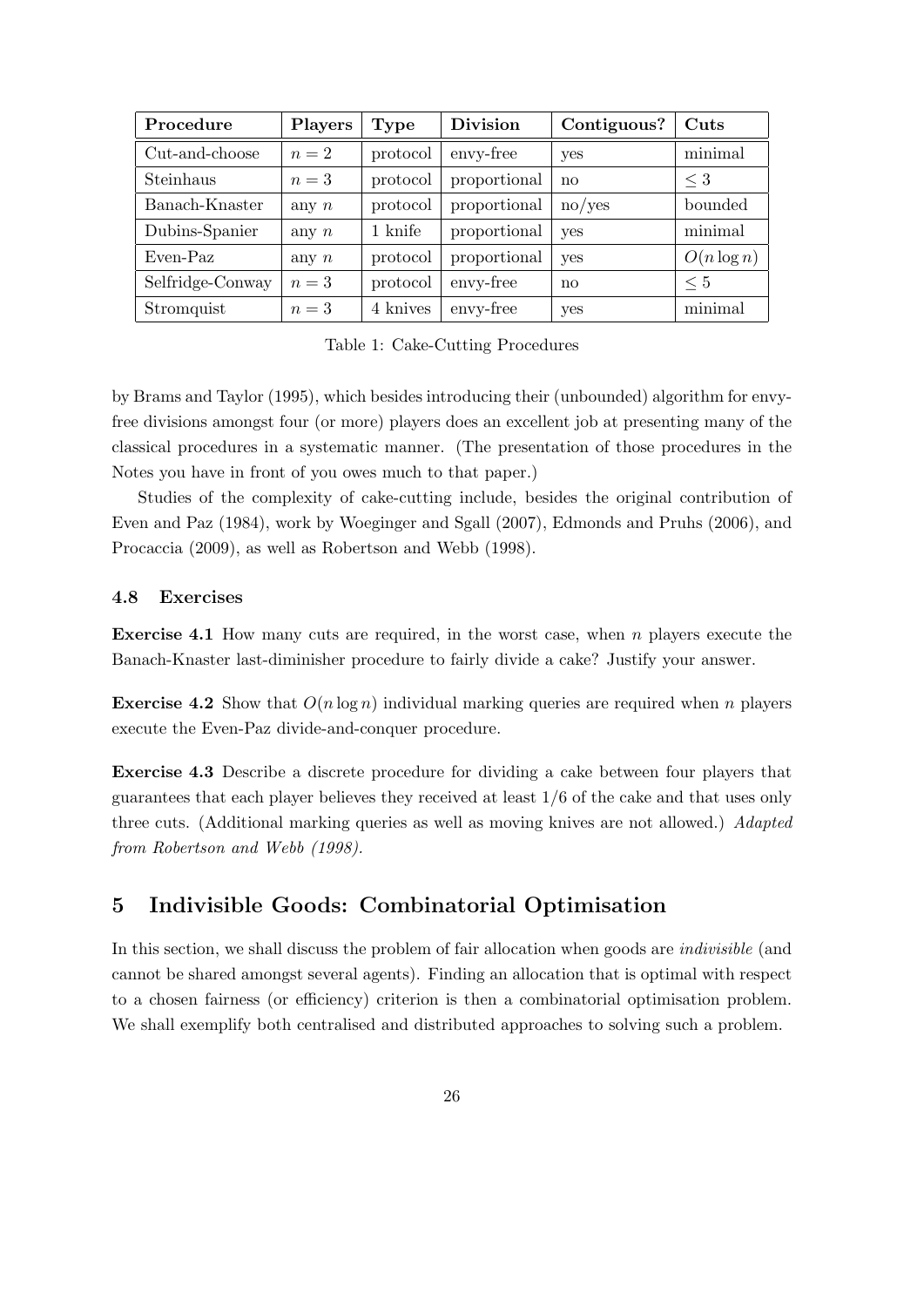#### 5.1 The Model

Let  $\mathcal{N} = \{1, \ldots, n\}$  be a set of *agents* and let  $\mathcal{G}$  be a finite set of indivisible *goods*. An allocation  $A : \mathcal{N} \to 2^{\mathcal{G}}$  is a mapping from agents to bundles of goods such that  $A(i) \cap A(j) = \emptyset$ for all  $i, j \in \mathcal{N}$  and  $A(1) \cup \cdots \cup A(n) = \mathcal{G}$ . That is, goods cannot be shared and we are interested in complete allocations. A state of the world is characterised by an allocation A and a payment balance  $\pi : \mathcal{N} \to \mathbb{R}$ , specifying for each agent an amount of money they are paying (or receiving, if  $\pi(i)$  is negative), satisfying  $\pi(1) + \cdots + \pi(n) = 0$ . That is, the overall balance of payments is always equal to 0.

Each agent  $i \in \mathcal{N}$  has got a utility function  $u_i : 2^{\mathcal{G}} \times \mathbb{R} \to \mathbb{R}$  mapping states of the world to the reals. We assume that utility functions are quasi-linear, i.e.,  $u_i(B, 0) - u_i(B, x) = x$ for any bundle  $B \in 2^{\mathcal{G}}$  and any payment  $x \in \mathbb{R}$ . We model utility functions by means of valuation functions  $v_i : 2^{\mathcal{G}} \to \mathbb{R}$  mapping bundles of goods to the reals:  $u_i(B, x) = v_i(B) - x$ . We write  $v_i(A)$  as a shorthand for  $v_i(A(i))$ .

For fair division of indivisible goods without money, simply assume that payment balances are always equal to 0. In that case valuation and utility, as defined here, coincide.

### 5.2 Preference Representation Languages

An important topic that we will not cover in much detail in these Notes is the representation of agent preferences. So far, we have only stipulated that each agent has got a utility function to model their preferences, but we have not said how to encode this function in practice.

The need for compact representation languages. To fully specify a fair division problem (and to allow for any kind of implementation) we also have to fix a concrete language for describing valuation functions. The simplest approach is to use an *explicit representation*: to represent a particular function over bundles of goods, use a big table to store for each bundle the value assigned to it.<sup>4</sup> Of course, this will not be a very compact form of representation (in the case of, say, 20 indivisible goods, such a table can have over a million entries, because there are  $2^{20} > 1000000$  subsets of the full set of goods).

References for specific languages. Several languages for the *compact* representation of preferences have been proposed in the literature: Languages for representing utility/valuation functions include weighted goals (Uckelman et al., 2009), the k-additive form (Chevaleyre et al., 2008a), bidding languages developed in the combinatorial auction literature for modelling bids, such as the OR/XOR family of languages (Nisan, 2006), and program-based representations (Dunne et al., 2005). Languages for representing ordinal preference relations

<sup>4</sup>Note that this is only possible if the number of bundles is finite. For the domain of cake-cutting discussed in Section 4 there can be no general (finitary) language for describing all preferences that agents may have.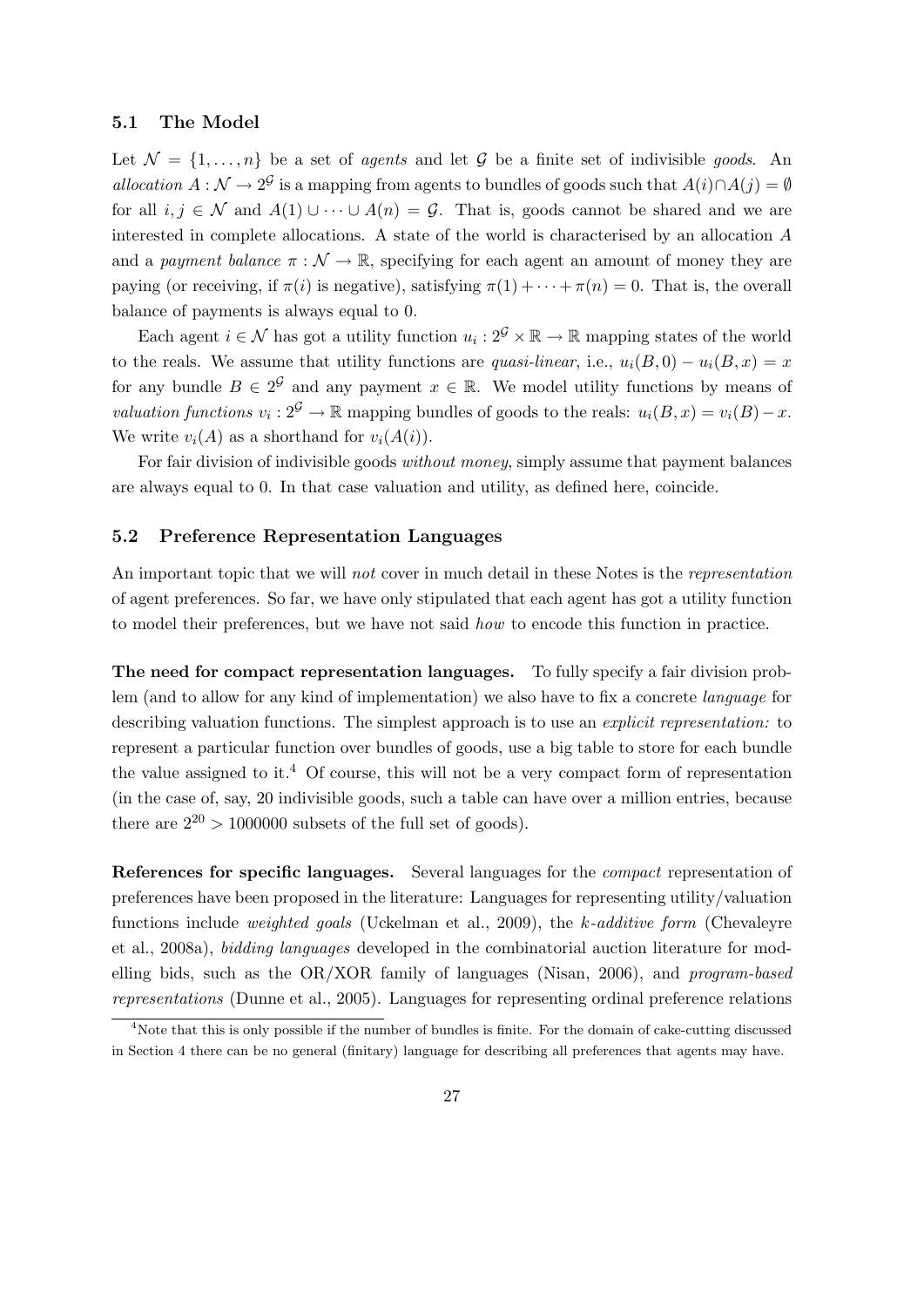include prioritised goals (Lang, 2004), CP-nets (Boutilier et al., 2004), and CI-nets (Bouveret et al., 2009).

Survey papers. Chevaleyre et al. (2008b) give an introduction to the problem of preference representation in the context of group decision making (which includes fair division), and the MARA Survey (Chevaleyre et al., 2006) includes a review of preference representation languages that are relevant to multiagent resource allocation.

## 5.3 Computational Complexity

One line of investigation that will be of interest to researchers in Computer Science and Multiagent Systems concerns the computational complexity of fair division, and particularly so for the case of indivisible goods.

Types of problems. For instance, we may ask how hard it is to check whether there exists an allocation with egalitarian social welfare above a certain threshold  $K$  (typically NPcomplete, depending on the precise assumptions being made regarding the range of possible preferences and their representation), whether a given allocation is Pareto efficient (typically coNP-complete), or whether a given scenario admits a solution that is both envy-free and Pareto efficient (typically not even in NP). As many of these problems are computationally intractable, questions regarding the complexity of approximation schemes are also of interest.

Problem representation. Importantly, any question concerning the complexity of a problem must be asked with respect to a particular form of encoding that problem. If the chosen encoding is not compact, then a result claiming low complexity (with respect to the size of the input) is not very informative or relevant. For fair division problems this means that we have to specify the language chosen for representing agent preferences when defining a problem the complexity of which we wish to study (see Section 5.2).

References. Important contributions to the literature studying the complexity of fair division with indivisible goods include those of Bouveret and Lang (2008), Dunne et al. (2005), and Lipton et al. (2004). We will not survey this line of work in detail here; some of it has been reviewed in the MARA Survey (Chevaleyre et al., 2006).

## 5.4 Centralised Algorithms

Suppose we are given a set of agents, a set of goods, and the agents' utility functions over those goods (no money). We want to design an algorithm that uses this information to compute an allocation that is optimal in view of a given fairness criterion.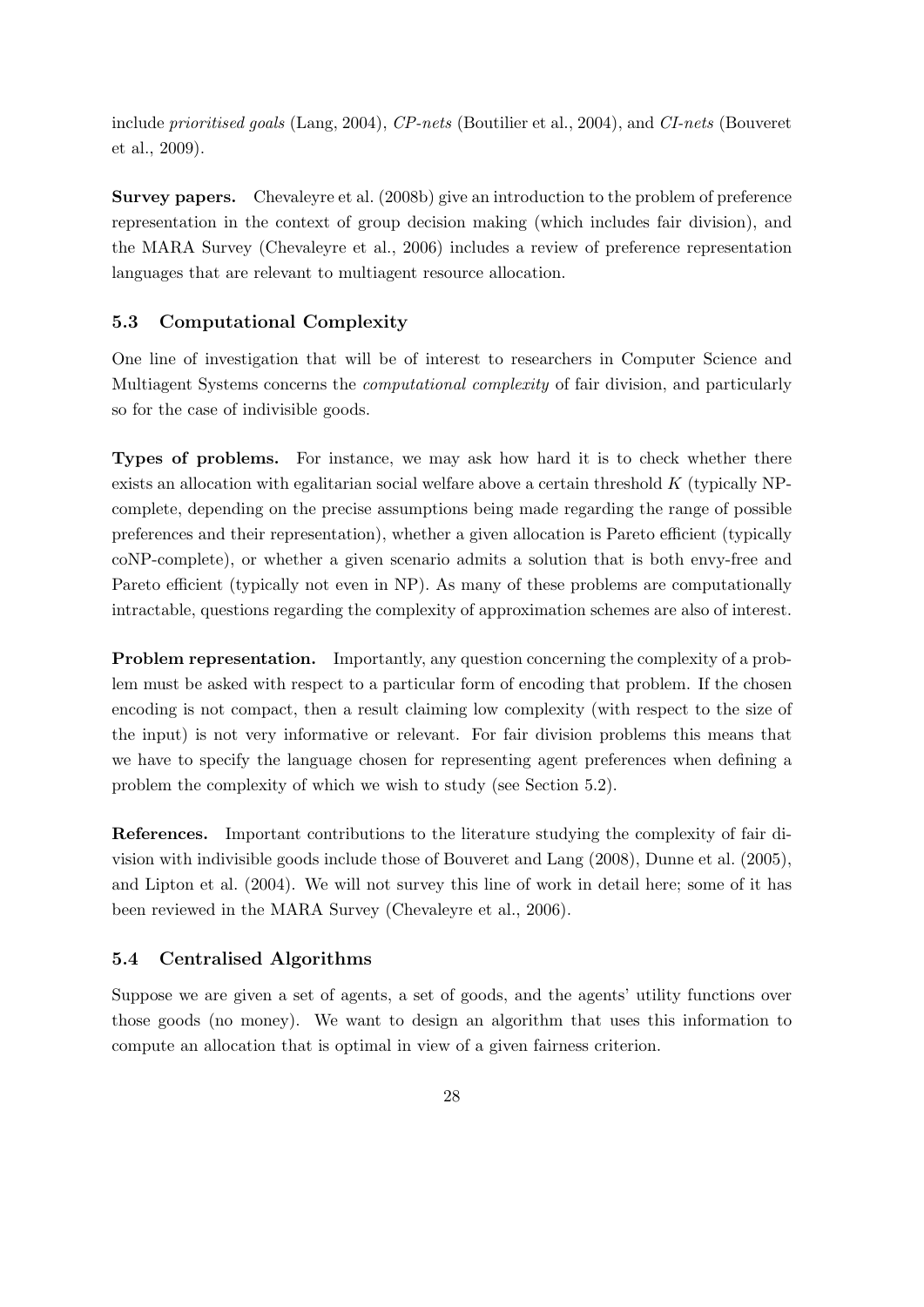Comparison with combinatorial auctions. From an algorithmic perspective, this problem is similar to the winner determination problem in combinatorial auctions. In an auction, agents state their preferences by means of submitting bids to the auctioneer. In the standard model, the auctioneer is trying to find an allocation of goods to bidders that will maximise the sum of the prices specified via the bids. If we think of these prices as reflecting utility, then this amounts to finding an allocation that maximises utilitarian social welfare. This correspondence suggests that some of the algorithmic techniques employed (and developed) for combinatorial auctions can also be applied to the much wider range of fair division problems. These techniques include, in particular, integer programming (IP) and heuristic-guided search methods developed in AI.

Maximising egalitarian social welfare. As an example, we give an algorithm for computing an allocation that maximises egalitarian social welfare using the framework of (mixed) IP. Before such an algorithm can be stated, we need to fix a language for representing the utility functions of the agents. To keep things simple, we shall be using an explicit form of representation, also known as the XOR-language in the combinatorial auctions literature. (We stress that this is not a very attractive language for most applications, because it is not a compact representation language, but it does have the advantage of being very simple.) Each agent provides a list of bundles they are interested in, each labelled with a utility value. We can award each agent at most one of the bundles they listed, and they will derive from it the utility specified.

Let  $\langle B_{ij}, u_{ij} \rangle$  the jth labelled bundle representing the utility function of agent i. Let  $n_i$ be the number of bundles listed by agent i. Introduce a binary decision variable  $x_{ij}$  for every  $i \in \mathcal{N}$  and  $j \leq n_i$ , with  $x_{ij} = 1$  if agent i does receive bundle  $B_{ij}$  and  $x_{ij} = 0$  otherwise. Let m be the number of goods. We need to satisfy the following constraints.

• First, ensure that every item gets allocated to at most one agent (that is, we do allow for free disposal). In the next set of constraints, the constant  $[k \in B_{ij}]$  is 1 if the kth item is contained in bundle  $B_{ij}$ , and 0 otherwise.

$$
(\forall k \leq m) \quad \sum_{i \in \mathcal{N}} \sum_{j=1}^{n_i} [k \in B_{ij}] \cdot x_{ij} \leq 1 \tag{1}
$$

• Second, ensure that each agent receives at most one of the bundles they specified.

$$
(\forall i \in \mathcal{N}) \quad \sum_{j=1}^{n_i} x_{ij} \leq 1 \tag{2}
$$

Note that we can now write the utility enjoyed by agent i as  $\sum_{j=1}^{n_i} u_{ij} \cdot x_{ij}$ . Above constraint guarantees that at most one of the summands will be different from zero.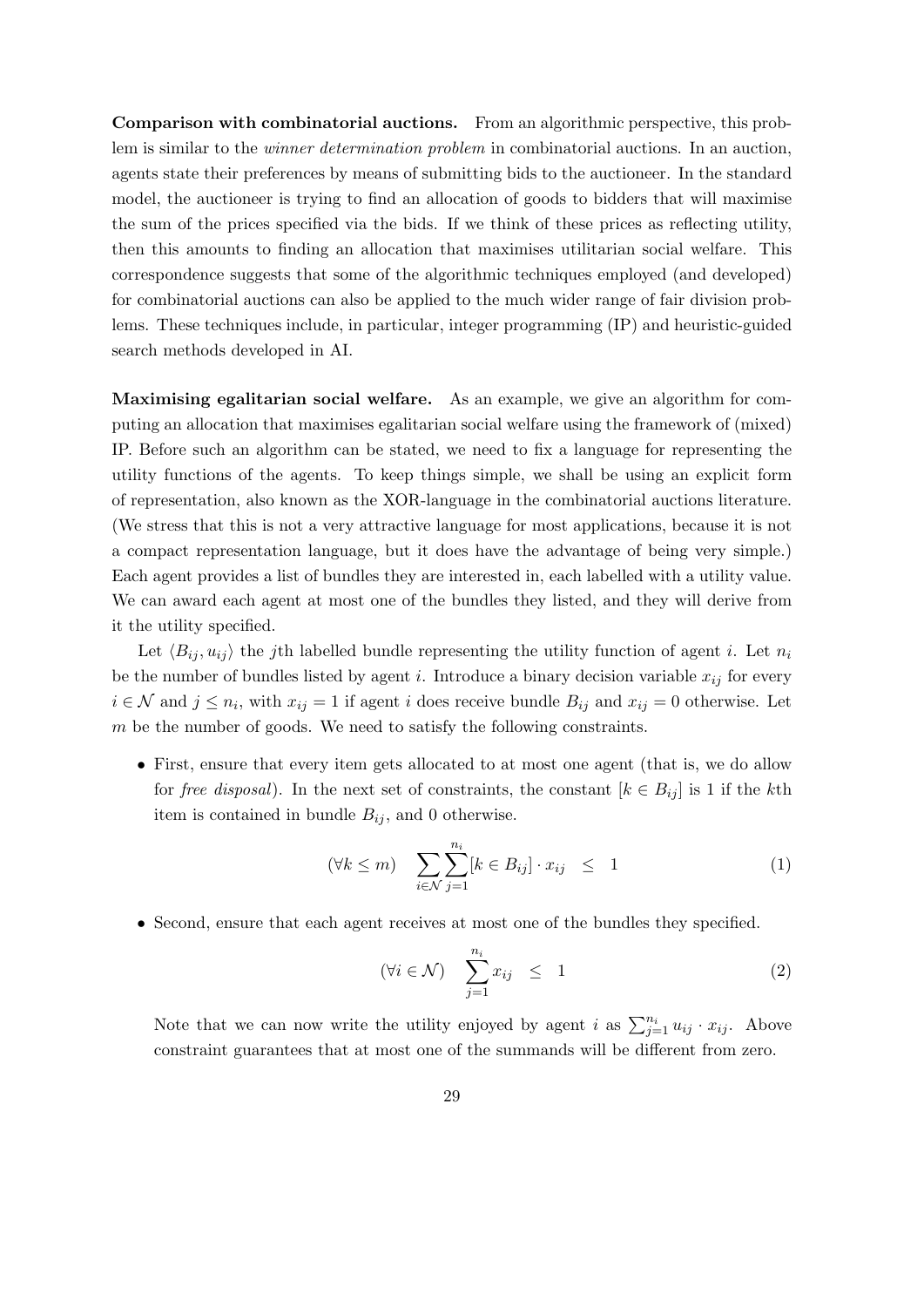• We now introduce one further decision variable, y (which need not take integer values, so we are operating in the realms of *mixed IP*). It is used to represent an upper bound on the egalitarian social welfare of the allocation represented by the instantiations of the variables of type  $x_{ii}$ .

$$
(\forall i \in \mathcal{N}) \quad y \leq \sum_{j=1}^{n_i} u_{ij} \cdot x_{ij} \tag{3}
$$

Finding an allocation with maximal egalitarian social welfare now amounts to solving the following mixed IP:

maximise 
$$
y
$$
 subject to constraints (1)–(3) (4)

The optimal allocation can be read off the instantiation of the variables  $x_{ij}$ : item k should be given to agent i if and only if there exists a j such that  $x_{ij} = 1$  and item k is contained in the set  $B_{ij}$ .

Similar algorithms can be designed for (some of) the other fairness and efficiency criteria reviewed in Section 3. In particular, for the utilitarian CUF this has been done in the combinatorial auction literature for a range of different preference representation languages.

#### 5.5 Distributed Negotiation

The centralised approach is attractive in that it gives maximum flexibility to the algorithm designer. But it also has a number of disadvantages. First and foremost, it presupposes the availability of a centre that can carry out the (often costly) computations required to determine a socially optimal allocation. Furthermore, the agents involved must be able to trust that centre. Arguably, the problem of finding a fair allocation presents itself much more naturally as a distributed problem, because the information regarding individual preferences is distributed amongst the agents.

In a distributed approach to fair division, (small) groups of agents can locally agree on a sequence of deals to exchange some of goods held by them by means of negotiation. There is no global control determining which agents have to interact in which manner at any given time.<sup>5</sup> The question then arises whether we can endow individual agents with a suitable set of rules determining their willingness to accept certain deals such that resulting allocations will

 $5$ The interactive procedures for fairly dividing a cake discussed in Section 4 fall somewhere between the centralised and the distributed approach as presented here (although they are, arguably, closer to the centralised approach). They are not distributed, because they all come with a fixed protocol that determines which agent will have to answer which query at any given time. On the other hand, they are also not entirely centralised, because it is not the case that agents first communicate their complete preferences and the centre then computes a fair allocation, but agents only answer very specific queries regarding their preferences, from which the final division follows almost immediately.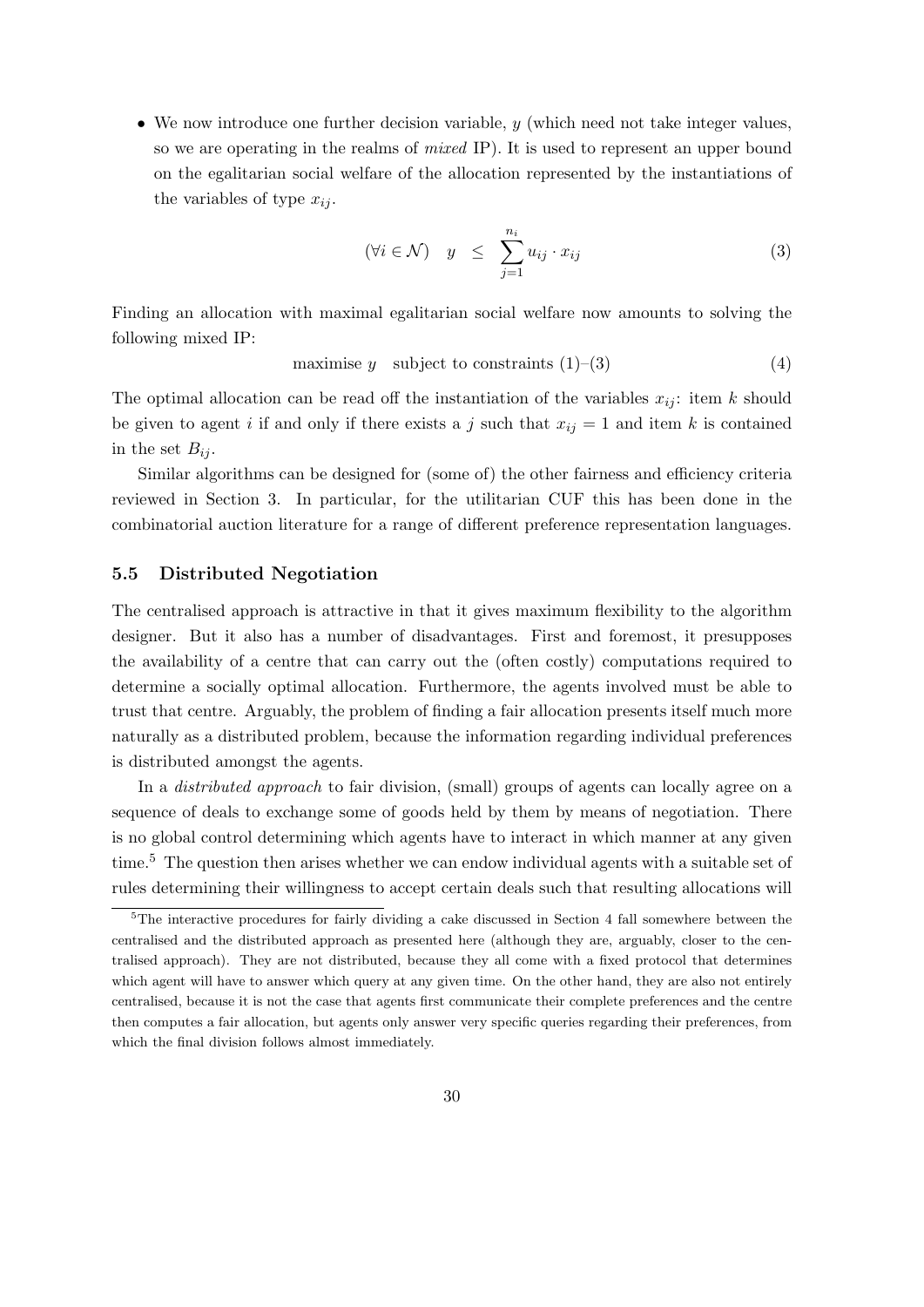satisfy our fairness or efficiency criterion of choice (*"welfare engineering"*). Or, *vice versa*, given certain assumptions on the local behaviour of agents, we may ask to what extent we can predict the properties of the allocations emerging at the global level.

We shall go through one example that shows that under reasonable assumptions on the behaviour of individual agents, we can set up a distributed protocol that will ensure that a socially desirable allocation, in this case an allocation maximising utilitarian social welfare, will emerge eventually. (The result may also be interpreted the other way round: it shows how to design your agents so as to guarantee that, when they are left alone to negotiate autonomously, an optimal allocation will be reached eventually.)

Deals and myopic individual rationality. Given an initial allocation of goods to agents, agents negotiate a sequence of deals. A deal  $\delta = (A, A')$  is a pair of allocations, describing the situation before and after the deal. We do not put any structural restrictions on deals: any number of items may be exchanged between any number of agents in a single deal. Each deal will be paired with a set of monetary side payments, represented by a payment function  $p : \mathcal{N} \to \mathbb{R}$  satisfying  $p(1) + \cdots + p(n) = 0$ . (The payment balance  $\pi$  is the sum of all the payment functions associated with the deals made in the past.)

If agents are selfish, a reasonable assumption is that any deal they are prepared to accept will improve their own utility by at least a small margin. They will never accept a deal that leaves them worse off. This assumption will not be satisfied under all circumstances, as an agent may be prepared to accept a temporary loss in utility, if this promises to open up opportunities for future gains, but for agents that are either very risk-averse or that are not capable of reasoning about the future, this kind of myopic interpretation of rationality is reasonable. We now define the class of deals that such agents would be prepared to accept.

**Definition 5.1 (Individual rationality)** A deal  $\delta = (A, A')$  is myopically individually rational (IR) if there exists a payment function p such that  $v_i(A') - v_i(A) > p(i)$  for all agents  $i \in \mathcal{N}$ , except possibly  $p(i) = 0$  for agents i with  $A(i) = A'(i)$ .

That is, for each agent, her gain in valuation must outweigh her payment (or, if she is losing valuation, her loss in valuation must be outweighed by the payment received by her). Only agents not involved in the deal (any agent whose allocated bundle does not change) may receive a payment of 0.

Convergence. While individual rationality can be (and has been) motivated purely from the local viewpoint of individual agents as a reasonable criterion for selfish but myopic agents to decide which deals to accept, it turns out to also be very helpful in negotiating socially efficient allocations. In fact, as we shall see next, if myopic IR agents are left to their own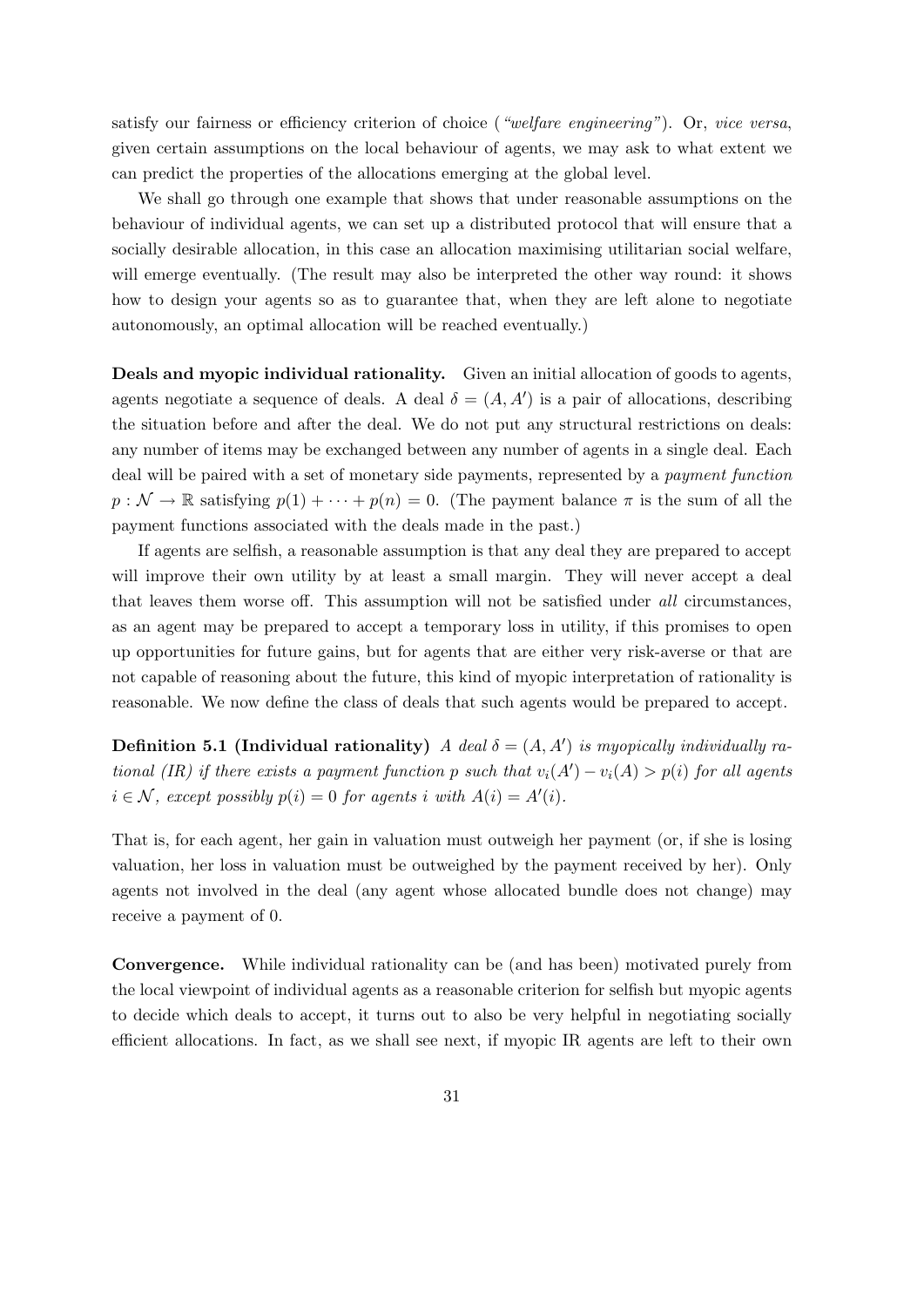devices, then any sequence of deals that they may agree on will converge to an allocation with maximal utilitarian social welfare. This surprising result can largely be explained by means of the following lemma (Endriss et al., 2006, Lemma 1).

# **Lemma 5.1** A deal  $\delta = (A, A')$  is IR if and only if  $SW_{util}(A) < SW_{util}(A')$ .

That is, a deal is IR if and only if it increases utilitarian social welfare. Convergence then follows almost immediately: The number of possible allocations is finite, because both  $\mathcal N$ and  $\mathcal G$  are. By Lemma 5.1, any IR deal must strictly increase social welfare. Hence, we can never visit a single allocation twice, i.e., negotiation must eventually terminate. The terminal allocation must have maximal utilitarian social welfare, because if it did not, then by Lemma 5.1, any deal taking us to an allocation with greater social welfare would be IR and thus available to the agents (thereby contradicting the assumption that termination has already occurred).

Convergence means that we do not need to coordinate the behaviour of individual agents. Provided they can be expected to identify new mutually beneficial deals as long as such deals are possible at all, we have a formal guarantee that an optimal agreement will eventually be found. However, the problem of finding such an optimal allocation is still NP-hard, which manifests itself in the fact that the sequence of deals required may be very long and some of the individual deals may need to have very high structural complexity (involving many agents and/or goods). Indeed, there are results that show that deals involving any number of agents and any number of goods will be necessary in some cases (for some combinations of valuation functions and initial allocation). On the other hand, under additional assumptions on the valuation functions (in particular when they are all additive), structurally simpler deals will sometimes be sufficient to guarantee convergence.

A similar programme can (and, to some extent, has been) carried out for other fairness and efficiency criteria. For any given criterion, we can seek to design a local rationality criterion for agents to decide which deals to accept, given the information locally available to them. In some cases it will then be possible to establish convergence results similar to the above, which guarantee socially optimal outcomes by means of autonomous negotiation amongst the agents thus designed.

#### 5.6 Bibliographic Notes

In the section on centralised algorithms, we have drawn some parallels to combinatorial auctions. The combinatorial auction handbook (Cramton et al., 2006) presents combinatorial auctions and algorithms for solving them in detail. Bouveret and Lemaître (2009) give (centralised) algorithms for computing a leximin-optimal solution.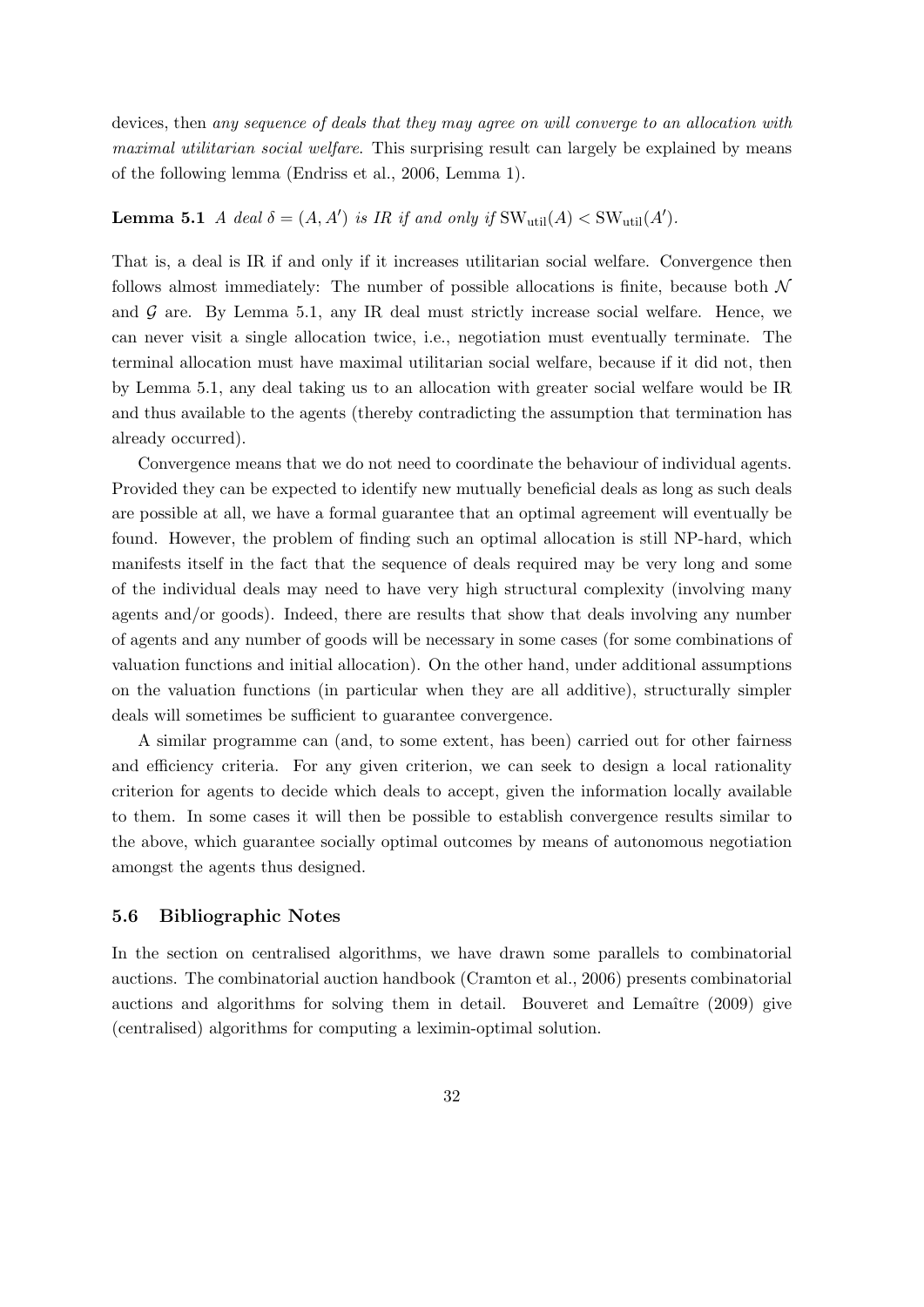A starting point for finding out more about the distributed approach to multiagent resource allocation is (Endriss et al., 2006). The result on convergence to an allocation with maximal utilitarian social welfare by means of individually rational deal is originally due to Sandholm (1998). Other work has discussed the communication complexity of negotiation, and established bounds on the number of local deals required to reach a socially optimal allocation (Endriss and Maudet, 2005; Dunne, 2005).

### 5.7 Exercises

Exercise 5.1 What is the computational complexity of (the decision variant of) the problem of finding an allocation of indivisible goods (without money) to agents that maximises elitist social welfare?

- (a) First state your answer (and your proof) with respect to the explicit form of representing utility functions (where the size of the representation of a function is proportional to the number of bundles to which it assigns a non-zero value).
- (b) Then repeat the same exercise, this time assuming that utility functions are expressed using the language of weighted propositional formulas (Uckelman et al., 2009).

Exercise 5.2 Devise an IP algorithm for computing an allocation with maximal Nash social welfare when utility functions are represented using the explicit form.

# 6 Conclusion

The goal of these notes has been to provide some basic background (and references for further reading) on fair division to people interested in using these concepts for their research in Artificial Intelligence, Multiagent Systems, Computational Social Choice, or similar, as well as to point researchers in these areas to topics in fair division where the application of tools and techniques from Computer Science may still yield new and interesting results.

Section 3 can serve as a catalogue of criteria regarding the economic quality of an allocation of resources that someone developing a multiagent system may wish to consult before specifying the precise goals of their system. As mentioned in the text, new applications may very well call for new such criteria, but these should always be formulated in relation and with reference to the standard criteria for which strong philosophical justifications and deep mathematical results are available.

Sections 4 and 5 showcase some examples for algorithmic approaches of varying sorts to the problem of fairly dividing a number of goods. There still is a lot of room for improvement, and hopefully these examples can help inspire new ideas.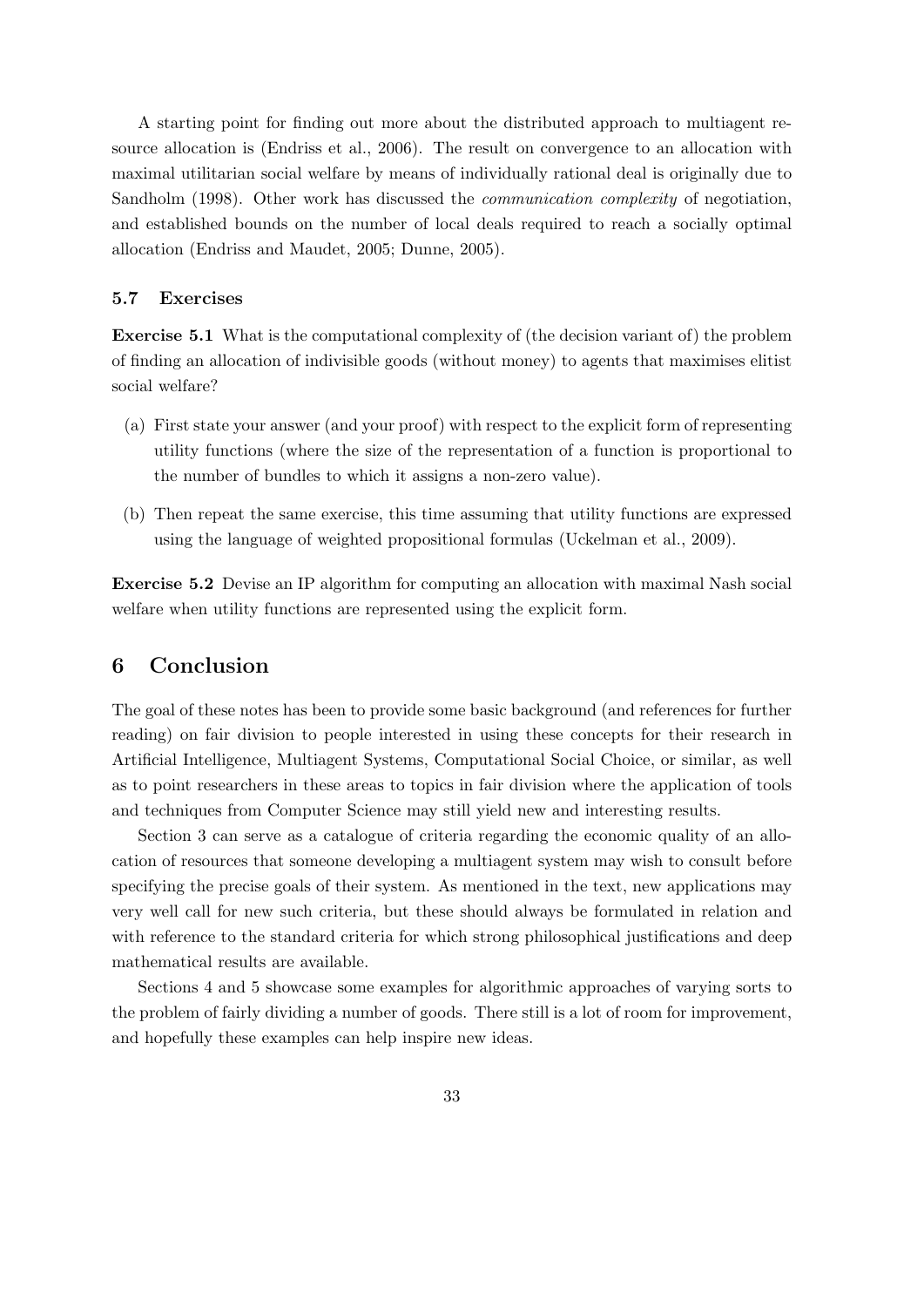# References

- A. B. Atkinson. On the measurement of inequality. Journal of Economic Theory, 2(3): 244–263, 1970.
- C. Boutilier, R. I. Brafman, C. Domshlak, H. H. Hoos, and D. Pool. CP-nets: A tool for representing and reasoning with conditional ceteris paribus preference statements. Journal of Artificial Intelligence Research, 21:135–191, 2004.
- S. Bouveret and J. Lang. Efficiency and envy-freeness in fair division of indivisible goods: Logical representation and complexity. Journal of Artificial Intelligence Research, 32:525– 564, 2008.
- S. Bouveret and M. Lemaître. Computing leximin-optimal solutions in constraint networks. Artificial Intelligence, 19(2):343–364, 2009.
- S. Bouveret, U. Endriss, and J. Lang. Conditional importance networks: A graphical language for representing ordinal, monotonic preferences over sets of goods. In Proc. 21st International Joint Conference on Artificial Intelligence (IJCAI-2009), 2009.
- S. J. Brams and A. D. Taylor. Fair Division: From Cake-cutting to Dispute Resolution. Cambridge University Press, 1996.
- S. J. Brams and A. D. Taylor. An envy-free cake division protocol. American Mathematical Monthly, 102(1):9–18, 1995.
- Y. Chevaleyre, P. E. Dunne, U. Endriss, J. Lang, M. Lemaître, N. Maudet, J. Padget, S. Phelps, J. A. Rodríguez-Aguilar, and P. Sousa. Issues in multiagent resource allocation. Informatica, 30(1):3–31, 2006.
- Y. Chevaleyre, U. Endriss, S. Estivie, and N. Maudet. Reaching envy-free states in distributed negotiation settings. In Proc. 20th International Joint Conference on Artificial Intelligence (IJCAI-2007), 2007a.
- Y. Chevaleyre, U. Endriss, J. Lang, and N. Maudet. A short introduction to computational social choice. In Proceedings of the 33rd Conference on Current Trends in Theory and Practice of Computer Science (SOFSEM-2007). Springer-Verlag, 2007b.
- Y. Chevaleyre, U. Endriss, S. Estivie, and N. Maudet. Multiagent resource allocation in k-additive domains: Preference representation and complexity. Annals of Operations Research, 163(1):49–62, 2008a.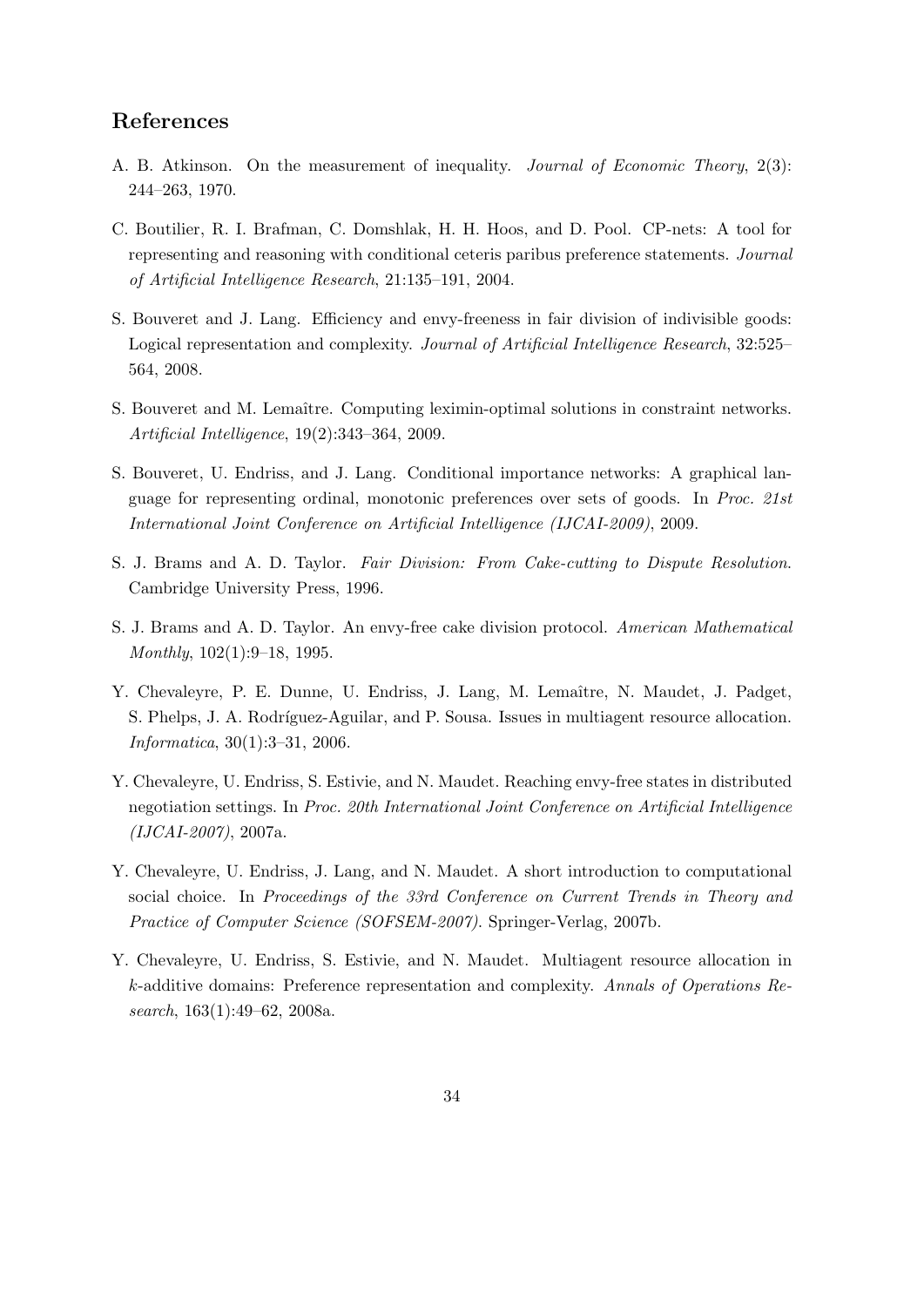- Y. Chevaleyre, U. Endriss, J. Lang, and N. Maudet. Preference handling in combinatorial domains: From AI to social choice. AI Magazine, Special Issue on Preferences, 29(4): 37–46, 2008b.
- P. Cramton, Y. Shoham, and R. Steinberg, editors. Combinatorial Auctions. MIT Press, 2006.
- P. E. Dunne. Extremal behaviour in multiagent contract negotiation. Journal of Artificial Intelligence Research, 23:41–78, 2005.
- P. E. Dunne, M. Wooldridge, and M. Laurence. The complexity of contract negotiation. Artificial Intelligence, 164(1–2):23–46, 2005.
- J. Edmonds and K. Pruhs. Cake cutting really is not a piece of cake. In Proc. 17th Annual ACM-SIAM Symposium on Discrete Algorithms (SODA-2006). ACM Press, 2006.
- U. Endriss and N. Maudet. Welfare engineering in multiagent systems. In Engineering Societies in the Agents World IV. Springer-Verlag, 2004.
- U. Endriss and N. Maudet. On the communication complexity of multilateral trading: Extended report. Journal of Autonomous Agents and Multiagent Systems, 11(1):91–107, 2005.
- U. Endriss, N. Maudet, F. Sadri, and F. Toni. Negotiating socially optimal allocations of resources. Journal of Artificial Intelligence Research, 25:315–348, 2006.
- S. Even and A. Paz. A note on cake cutting. Discrete Applied Mathematics, 7:285–296, 1984.
- J. Lang. Logical preference representation and combinatorial vote. Annals of Mathematics and Artificial Intelligence, 42(1–3):37–71, 2004.
- R. J. Lipton, E. Markakis, E. Mossel, and A. Saberi. On approximately fair allocations of indivisible goods. In Proc. 5th ACM Conference on Electronic Commerce (EC-2004). ACM Press, 2004.
- H. Moulin. Axioms of Cooperative Decision Making. Cambridge University Press, 1988.
- H. Moulin. Fair Division and Collective Welfare. MIT Press, 2003.
- N. Nisan. Bidding languages for combinatorial auctions. In P. Cramton, Y. Shoham, and R. Steinberg, editors, Combinatorial Auctions. MIT Press, 2006.
- A. D. Procaccia. Thou shalt covet thy neighbor's cake. In Proc. 21st International Joint Conference on Artificial Intelligence (IJCAI-2009), 2009.